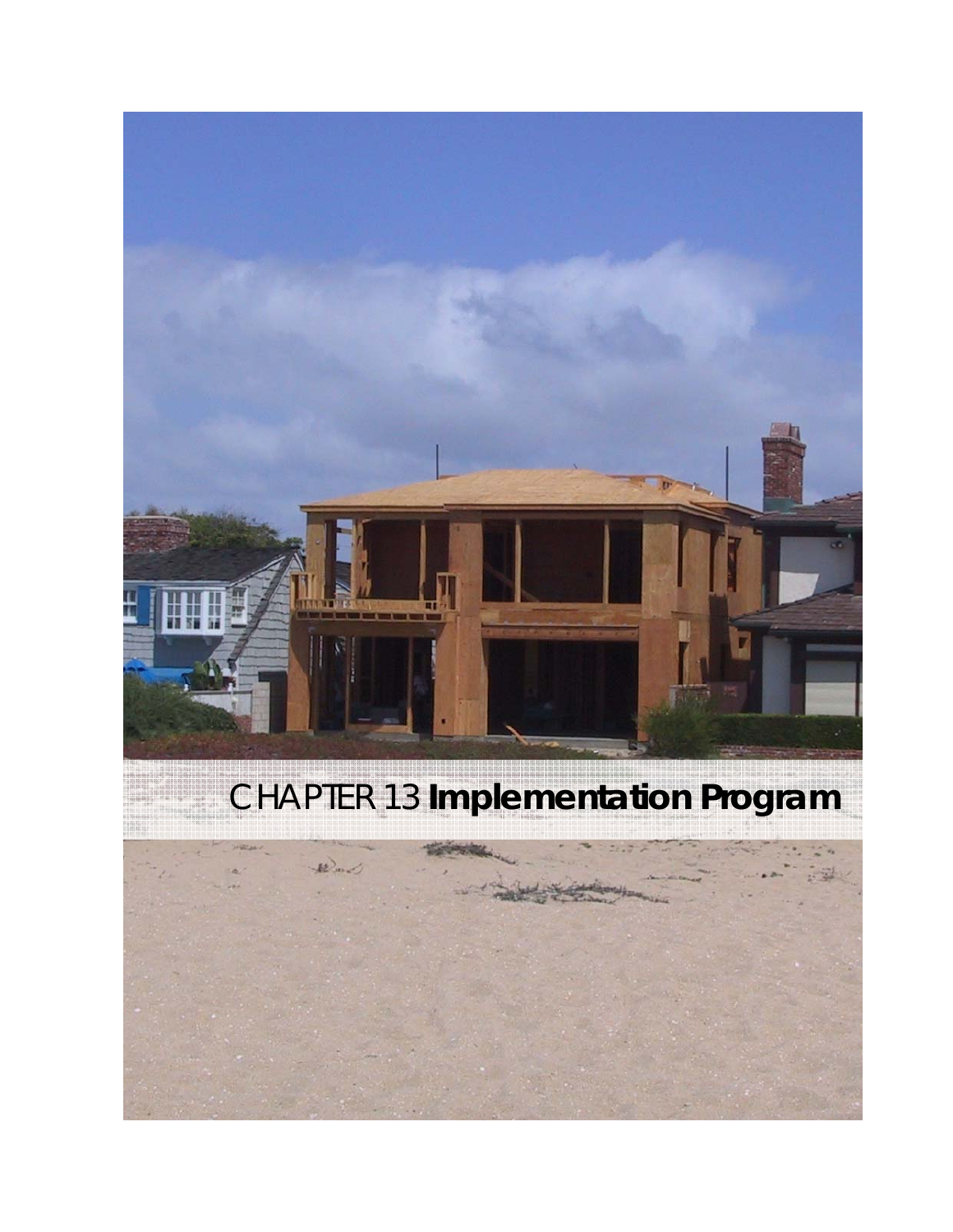# IMPI FMFNTATION

The following implementation programs constitute the principal set of actions and procedures necessary to carry out the goals and policies of the City of Newport Beach General Plan. They are generally described and do not reiterate the policies' specific standards or requirements that must be addressed in implementation, such as permitted development densities and required parkland acreage dedication. Consequently, in implementing the programs it is necessary to review the Plan's policies to assure that they are fully addressed. For the convenience of the General Plan's users, each implementation program is numbered and referenced at the close of each relevant Element policy  $(\text{Imp } \_\_).$ 

The programs described herein may change over time to reflect available funding or as new approaches are used in the future. To this end, the General Plan Progress Report required to be prepared annually, as described in Imp 1.3 below, should review the continuing applicability of the programs and update this list as necessary. Such modifications would not necessitate a formal amendment of the General Plan, unless they substantively alter the Plan's goals or policies.

# **Development Management System**

The City of Newport Beach's Development Management System encompasses the policy and regulatory documents and procedures that guide land use development and resource conservation in accordance with the goals and policies specified by the General Plan.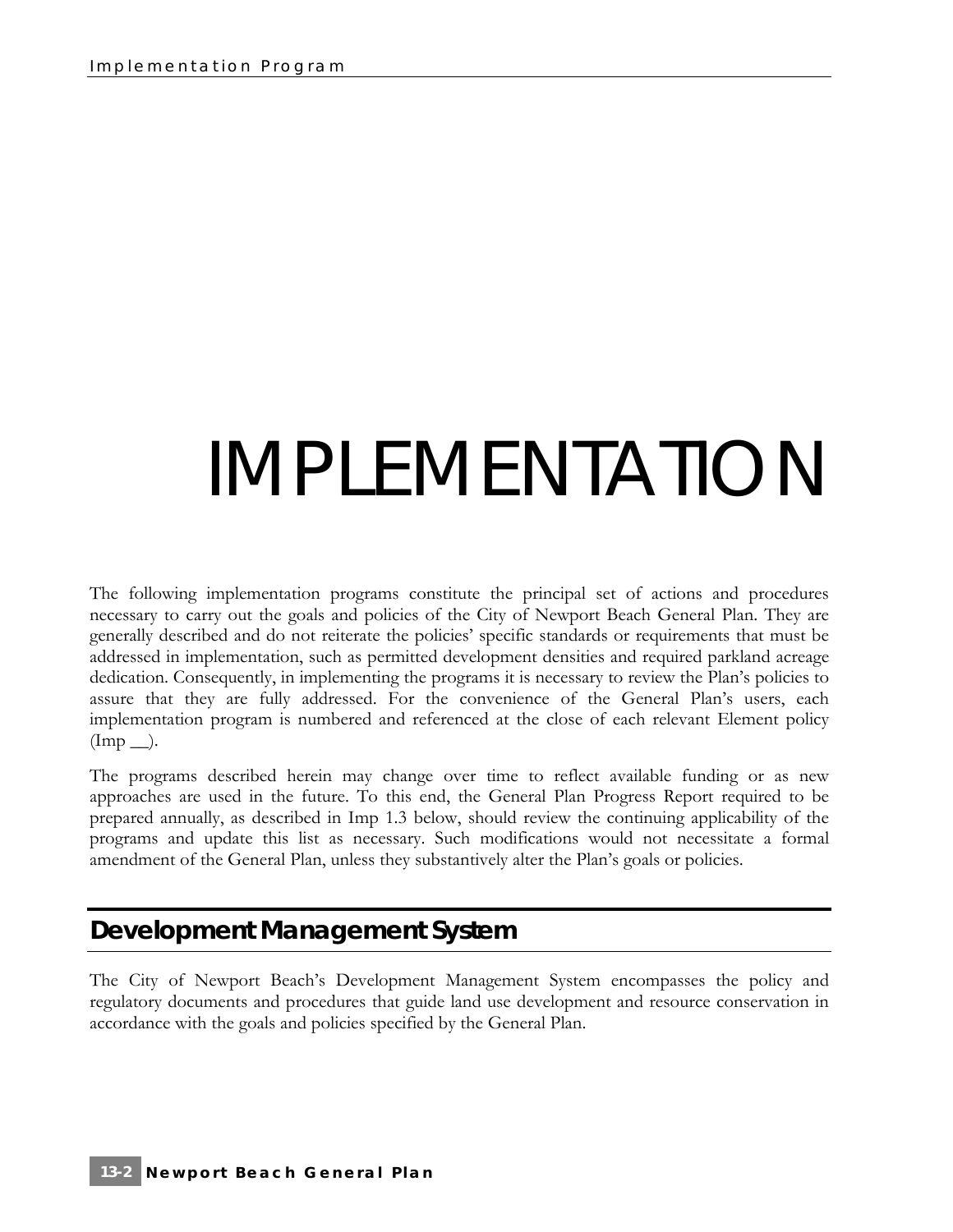# 1. GENERAL PLAN

### **Overview**

The City of Newport Beach General Plan was prepared and adopted in accordance with the procedural and substantive requirements of California Government Code §65300 et seq. It serves as the statement of official policy for Newport Beach's long term physical development and addresses all elements statutorily required by the Code including Land Use, Housing, Circulation, Conservation, Open Space, Public Safety, and Noise. To avoid redundancy, the subjects of the Conservation and Open Space Element have been merged into the Natural Resources Element. Parks and Recreation, under statute a component of the Open Space Element, has been prepared as a separate element to reflect its importance. As a municipality is permitted to incorporate other elements that pertain to its

# PROGRAM

unique characteristics or visions, the Newport Beach General Plan also includes Harbor and Bay, Arts and Cultural, and Historic Resources Elements. Though optional by statute, once adopted they hold equal weight under the law as the mandated elements.

Goals and policies of the General Plan are applicable to all lands within the jurisdiction of the City of Newport Beach. Consistent with state statutes (§65300), the General Plan also specifies policies for the adopted Sphere of Influence (SOI), encompassing Banning Ranch, which represent the City's long-term intentions for conservation and development of the property should it be annexed to Newport Beach. Until that time, uses and improvements of the property are subject to the County of Orange General Plan.

# **Programs**

#### **Imp 1.1** Ensure that Private Development and Capital Improvements are Consistent with the General

California statutes require that a city's decisions regarding its physical development must be consistent with the adopted General Plan. As entitlements for the development of private properties are guided by the City's ordinances and Charter requirements, implicitly they must be consistent with the General Plan. As a consequence, it is necessary for Newport Beach to review all subdivision and development applications and make written findings that they are consistent with all goals and policies of the General Plan (see Imp 12.1 and Imp 13.1). If the project is found to be inconsistent, it cannot be approved without revisions of the General Plan and, as necessary, it's implementing ordinances.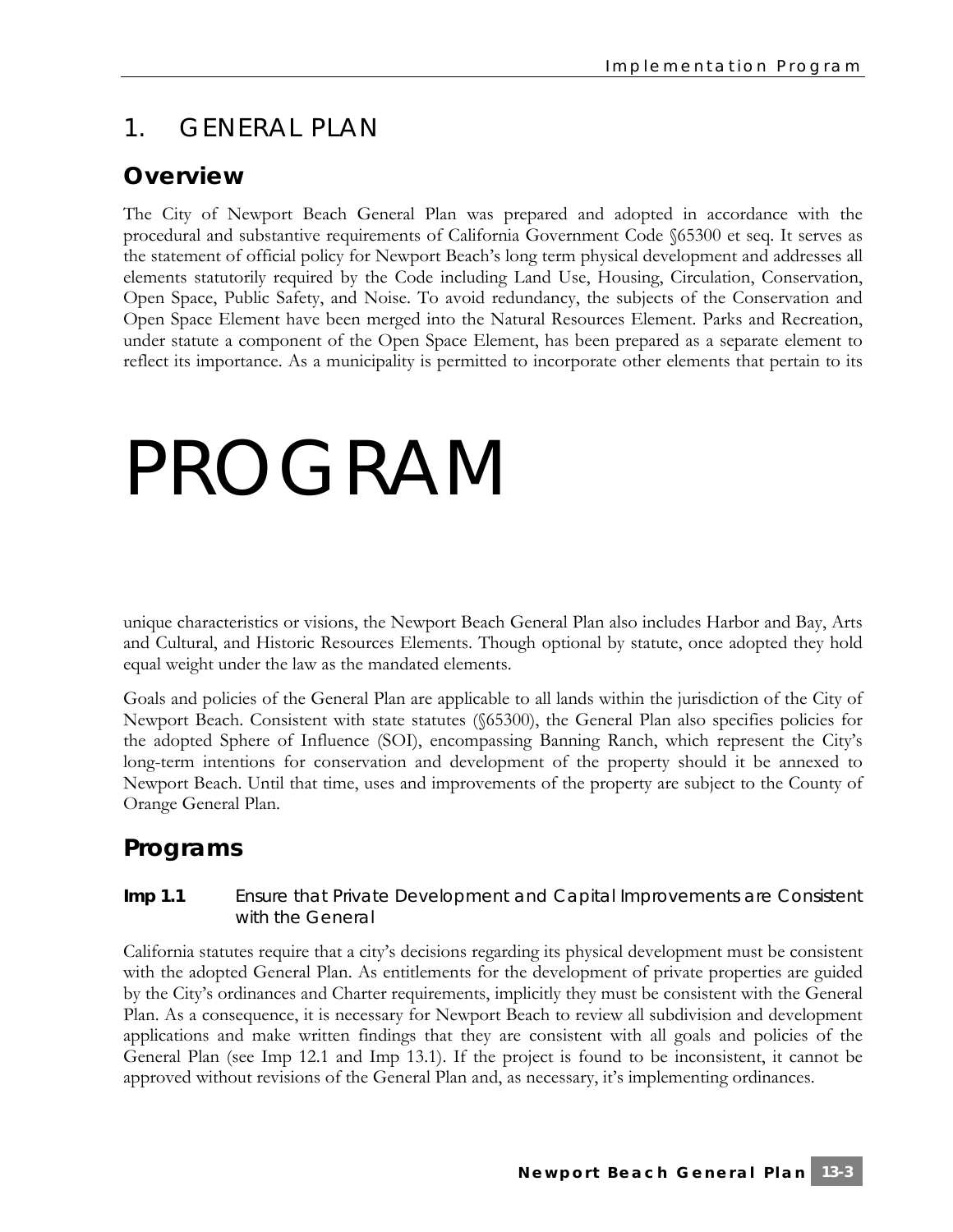When the City or any external agency responsible for the planning or implementation of public works within the City prepares its annual list of proposed public works and its five-year Capital Improvement Program (CIP), these must be submitted to the Planning Commission for review for conformity with the adopted General Plan (Government Code §65401). Additionally, when the City acquires property for public purposes, such as streets and parks, the Planning Commission is required to review this action and report on its consistency with the General Plan (§65402).

#### **Imp 1.2** Update and Revise the General Plan to Reflect Changing Conditions and Visions

While there are no specific deadlines for updates and revisions of the General Plan, state guidelines urge that it be maintained to reflect current conditions, issues, and visions. The State Office of Planning and Research (OPR) is required to notify a city when its general plan has not been revised within eight years. If the plan has not been revised within ten years, OPR must also notify the Attorney General, who will notify the City of the legal risks for failure to maintain a legally adequate plan. An exception is the Housing Element, which is required to be revised at least every five years (Code §65588) and certified by the State Department of Housing and Community Development (HCD). Historically, this deadline has been extended on a number of occasions due to delays in the preparation of the regional housing allocation by the responsible regional agency, the Southern California Association of Governments (SCAG).

While comprehensive revisions occur infrequently in recognition of the long-term role of the General Plan, it is important to monitor its relevance and applicability to local needs and issues as they evolve over time. At least once every five years the City should review the economic markets for commercial, industrial, and housing development; identify trends that impact or provide opportunities for the City; assess the Plan's land use diagram, policies, and standards for their effectiveness in addressing these; evaluate traffic conditions and their correlation with land use development; and amend these where desired and necessary. All amendments must be analyzed pursuant to Charter Section 423 to determine if they must be submitted to the electorate.

As many of the General Plan's implementation programs, particularly the Public Infrastructure and Services Plans and Public Service Programs, are dependent on available funding and evolve over time to reflect changing community needs, they should be reviewed and updated at least once each three years to assure their continuing relevancy. This is a technical revision that would not necessitate a formal amendment of the General Plan, provided that they do not alter its policies, and would best be accomplished as an integral component of the Annual General Plan Progress Report (see Imp 1.3).

Revisions and updates of the General Plan should be made in accordance with the General Plan's Vision Statement, or as modified by future public input. Fundamentally, this should sustain the City's intentions to be a residential community, balanced with supporting retail uses, job opportunities, and visitor and recreational services and amenities. Amendments to accommodate the City's "fair-share" of regional housing demand will be considered in context of these visions and the goals stipulated by this Plan. Increments of additional growth will be linked to the provision of adequate supporting transportation systems, infrastructure, and public services.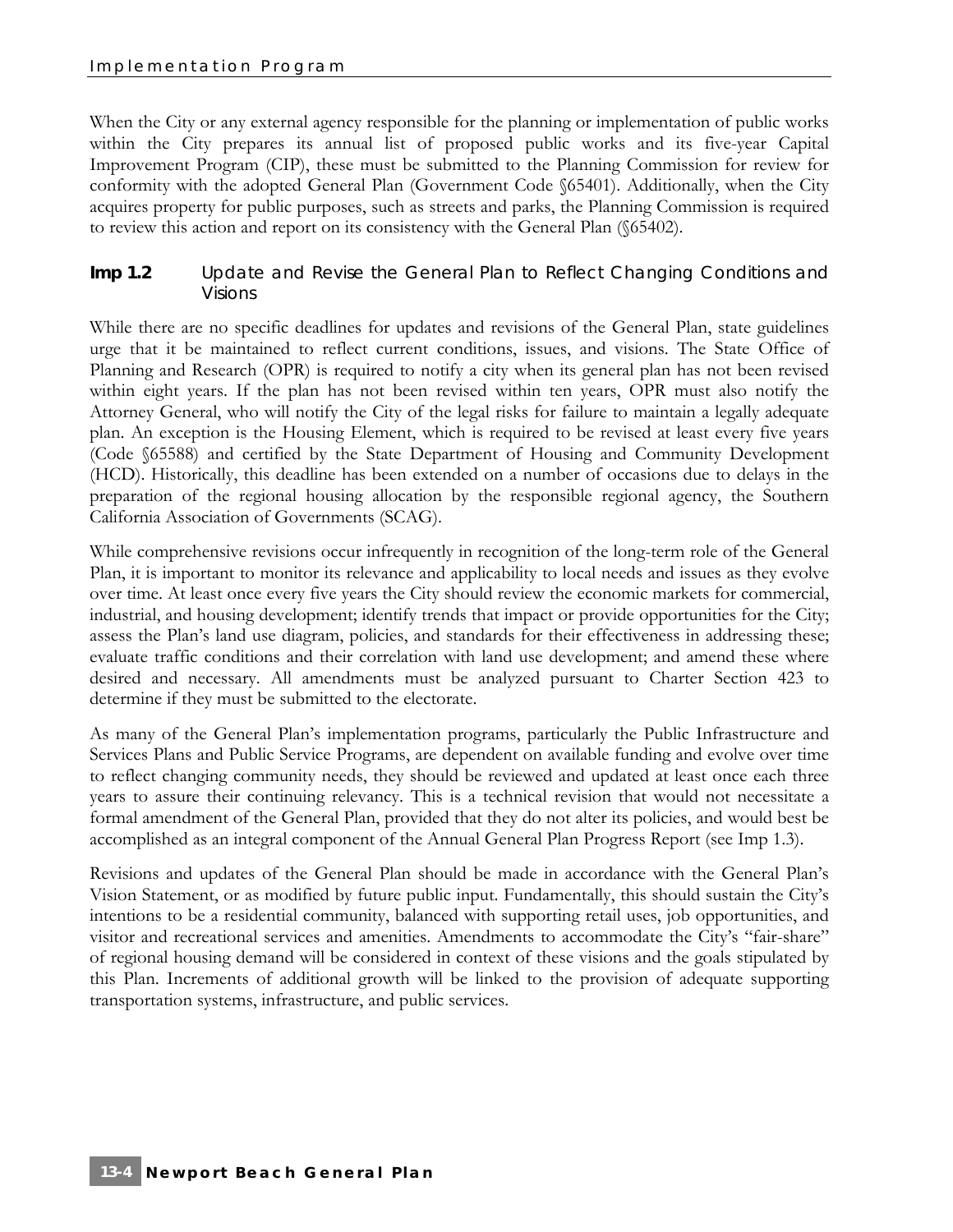#### **Imp 1.3** Prepare Annual General Plan Progress and Housing Element Implementation Reports

The California Government Code  $\delta$ 65400(b)(1) requires all cities and counties to submit an annual General Plan Progress Report to their "legislative bodies," the State Office of Planning and Research (OPR), and the State Department of Housing and Community Development (HCD). The purpose of the report is to provide information on the status of the General Plan and the progress made in implementing its programs and goals including the adequacy of transportation, utility infrastructure, and public services to support entitled projects. Additionally, the Report must specify the degree to which the approved general plan complies with the General Plan Guidelines published by the Governors Office of Planning and Research (OPR) and the date of its last revision.

As required by State Housing Element Law, the City is also required to monitor all housing programs and complete a detailed annual Housing Element Implementation Report that documents the City's progress in fulfilling its share of the Regional Housing Needs Assessment; the status of the implementation of each of the housing programs of the City's Housing Plan; and reviews actions and programs adopted to remove or mitigate governmental constraints on the development of housing for all income levels.

# 2. ZONING CODE

### **Overview**

The City of Newport Beach Zoning Code, Title 20 of the Municipal Code, is one of the primary means of implementing the General Plan. Unlike the long-term perspective of the General Plan, the Zoning Code anticipates the immediate uses of the land. Areas within the SOI are governed by the County of Orange Zoning Code, until annexation to the City, when they would be subject to the City's Code.

While state statutes do not require consistency between the General Plan and Zoning Code for charter cities, such as Newport Beach, most court decisions in the state pertaining to the regulation of land use development in such communities have set the General Plan as the standard by which development entitlements that have been legally challenged have been measured. This is based on the premise that effective implementation of a general plan necessitates mutually reinforcing actions, such as a consistent zoning code. Newport Beach's practice has been to maintain consistency between its General Plan and Zoning Code.

# **Programs**

#### **Imp 2.1** Amend the Zoning Code for Consistency with the General Plan

Adoption of the updated General Plan necessitates a thorough review of the Zoning Code's regulations for consistency with the General Plan's Land Use Plan and policies. This shall include review of Code requirements pertaining to areas designated as "Specific Plans" (see "Specific Plans" below) and amendments to Planned Community (PC) Development Plans.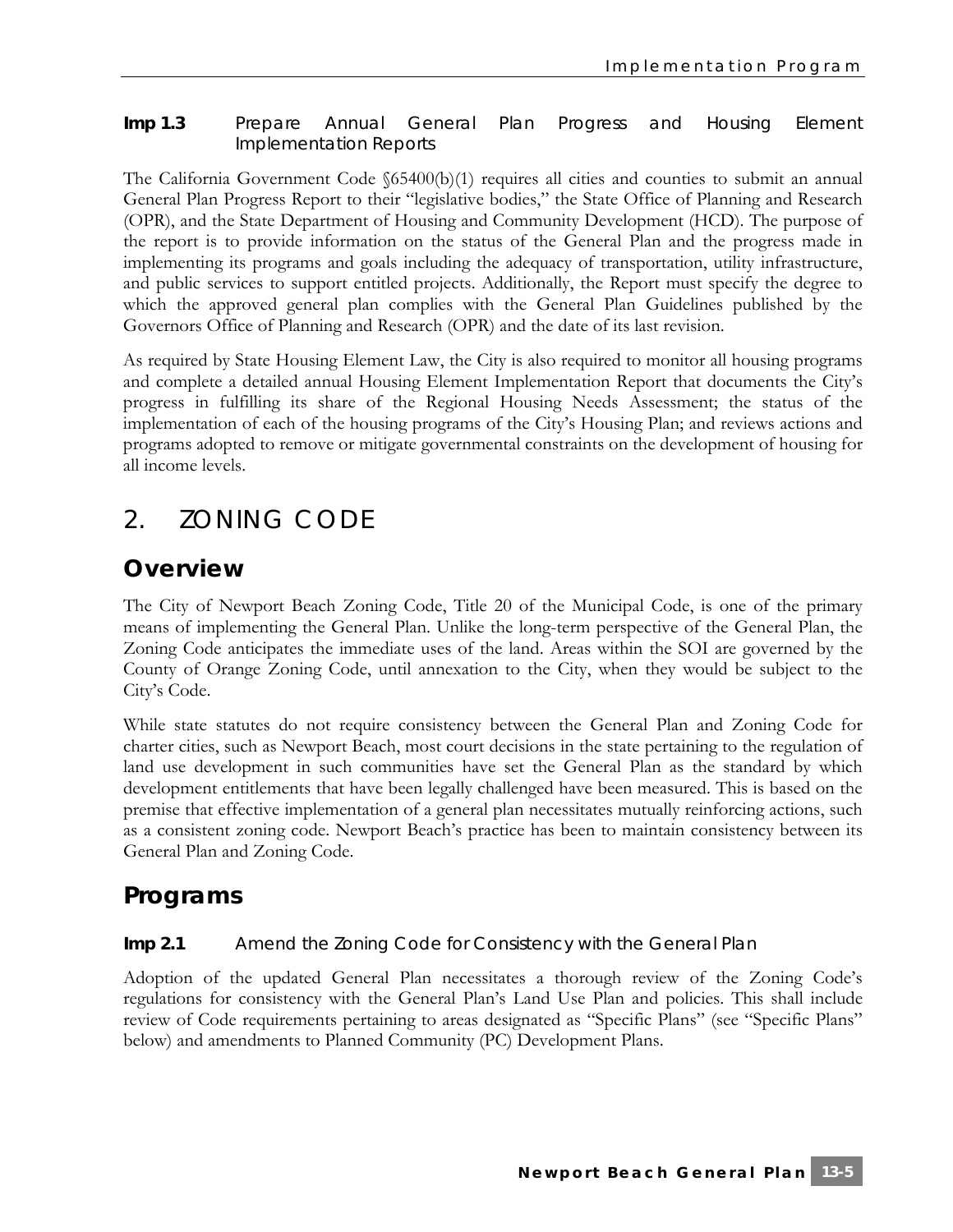In accordance with state statutes, the Zoning Code shall be amended "within a reasonable time" of the adoption of the updated General Plan. While a specific time frame is not specified, it is common practice for communities to revise their zoning within a 12- to 18-month time period.

In summary, map and text amendments may be necessary to accomplish the following:

- a. Review and revise land use classifications to reflect the General Plan's policies for permitted uses, densities/intensities, and development standards. These need to reflect the new types of land use categories, including those that provide for the vertical and horizontal mixing of housing with commercial, office, visitor-serving and other non-residential land uses.
- b. Add standards to implement policies addressing community character and design and development for each land use category and as defined for sub-areas.
- c. Review and amend, where necessary, Code requirements and standards pertaining to the location and design of development to protect terrestrial and marine environmental resources; protect development and populations for the risks of environmental hazards such as earthquakes, tsunamis, methane gas, and excessive noise; and maintain the integrity and quality of Newport Harbor and the Upper Bay.
- d. Review and amend the Code, as necessary, to achieve specific objectives of the General Plan such as lot consolidation to improve the economic viability of commercial uses, retention of marine-related businesses, development of affordable housing, and implementation of more environmentally sustainable buildings and site planning. These may be accomplished through development requirements and/or incentives.
- e. Review and amend the Code, as necessary, to assure that developer requirements for the dedication of lands for roadway improvements, parklands, and other elements defined by General Plan policies are fulfilled, including specifications and procedures for which in-lieu fees may be contributed.

# 3. SPECIFIC PLANS

# **Overview**

Specific plans are tools for the systematic implementation of the General Plan and intended to implement and regulate land use and development within a specific project boundary, subject to the substantive and procedural requirements of §65450 through §65450 of the California Government Code. Specific plans are regulatory documents adopted by ordinance and, to date, have been incorporated into Newport Beach's Zoning Code. Therefore, all development standards contained therein are enforceable by law.

Specific plans that have been adopted by the City of Newport Beach, generally, are more limited in their scope and application than authorized by the California Government Code. Principally, they are more specific than underlying the parallel zoning requirements in their definition of development standards and design guidelines to reflect the unique characteristics of their planning area. Some prescribe programs for visual enhancement and streetscape improvements. Adopted specific plans at the time of the approval of the updated General Plan include Newport Shores, Mariner's Mile, Cannery Village/McFadden Square, Santa Ana Heights, Central Balboa, and Old Newport Boulevard.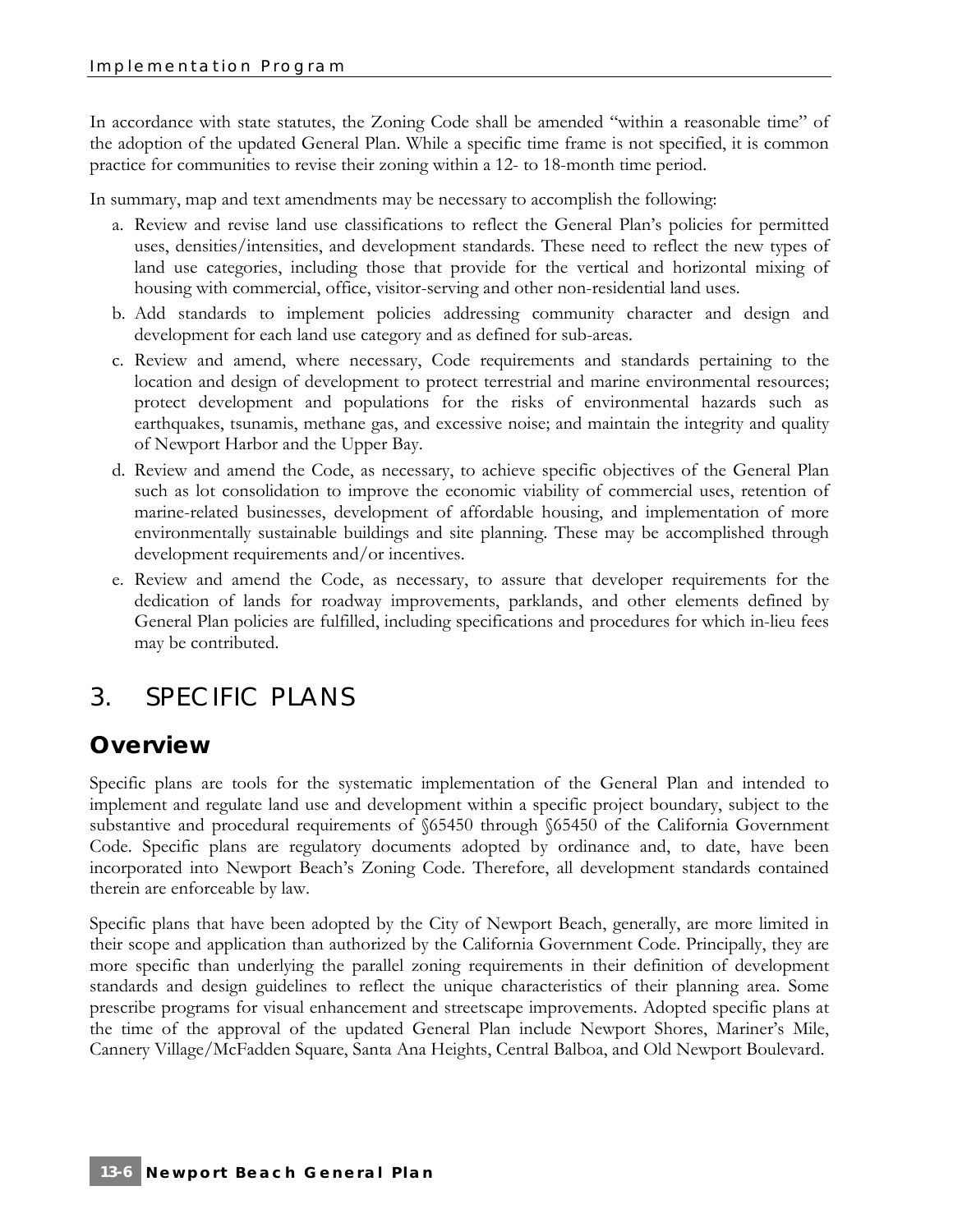A "placeholder" is included in the Code for the anticipated future preparation of a specific plan for Corona del Mar. However, the updated General Plan does not specify a specific implementation structure or regulating document for Corona del Mar or most other areas.

As a component of the revision of the Newport Beach Zoning Code for consistency with the General Plan (Imp 2.1, above), development regulations for designated Specific Plan areas of the City shall be reviewed and amended as necessary.

### **Programs**

#### **Imp 3.1** Preparation of New Specific Plans

As specific plans are considered by the state OPR to be especially useful for large projects and sites with environment constraints, there are several potential applications in the City of Newport Beach. These may be prepared by either the City or private sector. However, responsibility for their adoption lies with the City Council.

- a. Should Banning Ranch not be acquired as open space, guidelines and standards for the integration of development with the preservation of critical habitat, bluffs, and other natural open spaces are essential. General Plan policies for the intermixing of a variety of housing types with local retail services, a hotel, and park in a walkable and sustainable environment can best be accomplished through detailed development standards and design guidelines that are not currently contained in the City's ordinances. A specific plan, as conceived by state statute, would also encompass detailed infrastructure, financing, and phasing plans. A specific plan would also be helpful in assuring that the quality of development and scope of resource protection desired for this property would be achieved
- b. Specific plans may also be considered to satisfy the regulatory planning requirements for the residential villages proposed for the Airport Area and the integration of the mix of medicalrelated, housing, commercial, and industrial uses in West Newport Mesa. In these cases, the specific plans would serve as important tools to guide the development of multiple properties into a cohesive district. It would establish standards for a suitable interface among the diverse permitted land uses, a high level of architectural design and site landscape, and the incorporation of parklands, unifying streetscapes, and other amenities.

# 4. DEVELOPMENT PLANS/PLANNED COMMUNITIES

### **Overview**

The City of Newport Beach provides for a "Planned Community" (PC) designation for the development of large properties, usually under one ownership, with the objective of producing a welldefined and cohesive district that integrates one or more type of housing unit and supporting uses that meets standards of density, open space, light and air, pedestrian and vehicular access, and traffic circulation similar to comparable residential and commercial districts in the City, as well as reflects the unique environmental setting of the property. These define specific development standards that are customized to reflect the unique attributes of the property and its surroundings.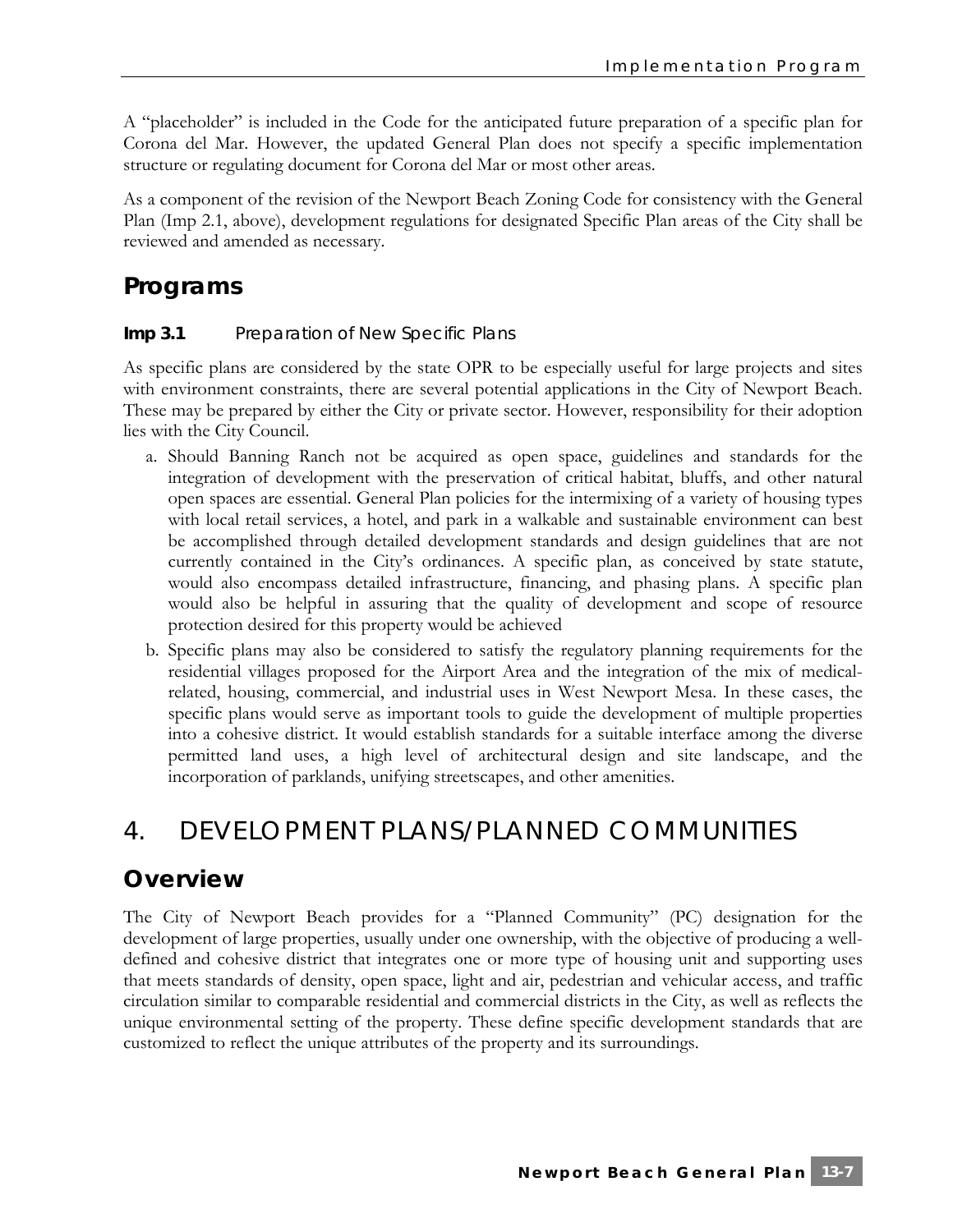# **Programs**

#### **Imp 4.1** New "Planned Community" Development Plans

In lieu of the preparation of specific plans, as discussed above, the City may elect to have "Planned Community" plans prepared for large scale development projects permitted by the General Plan. Principally, these would apply to Banning Ranch, and residential villages in the Airport Area. For the latter, these would serve as the "regulatory plan" required for each village. This would expand the traditional use of the City's PC designations to incorporate detailed design guidelines, infrastructure plans, phasing, and financing mechanisms.

# 5. LOCAL COASTAL PROGRAM

# **Overview**

Implementation of *California Coastal Act* policies is accomplished primarily through a Local Coastal Program (LCP) that contains a Coastal Land Use Plan (CLUP) and Implementation Plan (IP). The CLUP sets forth goals, objectives, and policies that govern the use of land and water in the coastal zone within the City of Newport Beach, with the exception of Newport Coast and Banning Ranch. Newport Coast is governed by the previously certified and currently effective Newport Coast segment of the Orange County Local Coastal Program. Banning Ranch is a Deferred Certification Area (DCA) due to unresolved issues related to land use, public access, and the protection of coastal resources. The IP consists of the zoning ordinances, zoning district maps, and other legal instruments necessary to implement the land use plan.

# **Programs**

**Imp 5.1** Review and Revise Coastal Land Use Plan for Consistency with the General Plan

The General Plan's updated goals and policies were written in consideration of the CLUP approved by the California Coastal Commission on February 8, 2006. Many of its policies were directly incorporated in the Land Use, Harbor and Bay, Natural Resources, Recreation, and Safety Elements. However, there are a number of policies in the updated General Plan that may deviate from those in the approved CLUP Among these are policies for the inclusion of housing and mixed-use developments in portions of the coastal zone and the revised land use classification and density/intensity system. It will be necessary to review and amend the CLUP for consistency and submit these to the Coastal Commission for certification.

# 6. SUBDIVISION ORDINANCE

# **Overview**

The City of Newport Beach Subdivision Ordinance, Title 19 of the Municipal Code, regulates and controls the division of land within the City in accordance with the *Subdivision Map Act* and Government Code §66411. The Subdivision Ordinance regulates the design and improvement of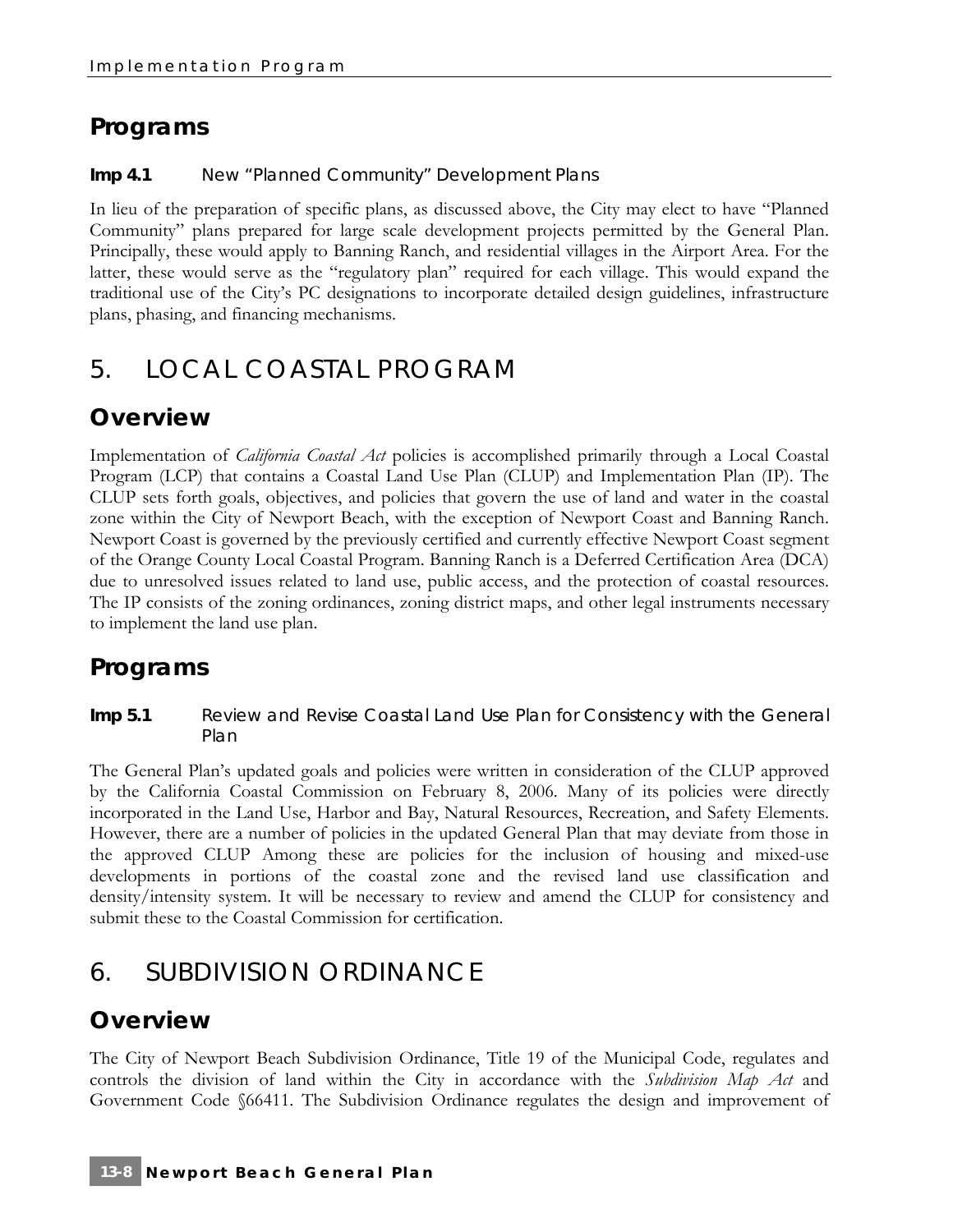subdivisions, requires dedications of public improvements, establishes development impact fees and mitigation programs, and requires conformity with the provisions of the City's General Plan. This includes the review and approval of lot size and configuration, street alignments, street grades and widths, traffic access, drainage and sanitary facilities, lands dedicated for public uses (e.g., schools and parks) and open spaces, and other measures as may be necessary to insure consistency with or implementation of the General Plan.

# **Programs**

#### **Imp 6.1** Review the Subdivision Ordinance for Consistency with the General Plan

On adoption of the updated General Plan, the Subdivision Ordinance shall be reviewed and amended where necessary to ensure consistency with its goals and policies. This may encompass revisions related to the Plan's policies pertaining to the intermixing of uses; site planning and design; landscape improvements; roadway and street standards and improvements; storm drainage and pollution runoff control; conformance to natural topography and landscapes; terrestrial and marine habitat protection; landform and coastal sand protection; flooding, fire, geologic, seismic, and other hazard abatement; environmental impact mitigation, and infrastructure and public service concurrency.

Additionally, the City should examine and modify the Ordinance to reflect state-of-the-art land development practices that enhance environmental sustainability, such as the draft "LEED for Neighborhood Developments (LEED-ND) Rating System." These standards would largely be applicable to large scale development projects, such as the Banning Ranch.

# 7. BUILDING AND CONSTRUCTION CODE

### **Overview**

Building construction in the City is regulated by Title 15 of the Newport Beach Municipal Code, "Buildings and Construction." This encompasses the 1994 Uniform Code for Building Conservation; 1997 Uniform Administrative Code; Uniform Housing Code; California Swimming Pool, Spa, and Hot Tub Code; the 2001 California Building Code; California, Mechanical Code, and California Plumbing Code; the 2004 California Electrical Code; Newport Beach Excavation and Grading Code; Newport Beach Flood Damage Protection; and the Newport Beach Construction Site Fencing and Screening. Additionally, Title 15 includes regulations for Earthquake Hazard Reduction in Existing Buildings, Sign Code, House Moving, Abatement of Substandard Buildings, Undergrounding of Utilities, Fair Share Traffic Contribution, Traffic Phasing, Major Thoroughfare and Bridge Fee Program, Development Agreements, Flood Damage Protection, Methane Gas Mitigation, Wireless Telecommunications Facilities, and Santa Heights Redevelopment. The City applies the most recently updated codes by state, federal, and professional organizations. The Fair Share Traffic Contribution ordinance and accompanying resolution determine the total unfunded cost of completing the City's Circulation Element and allocate this cost to future development based on traffic generation rates.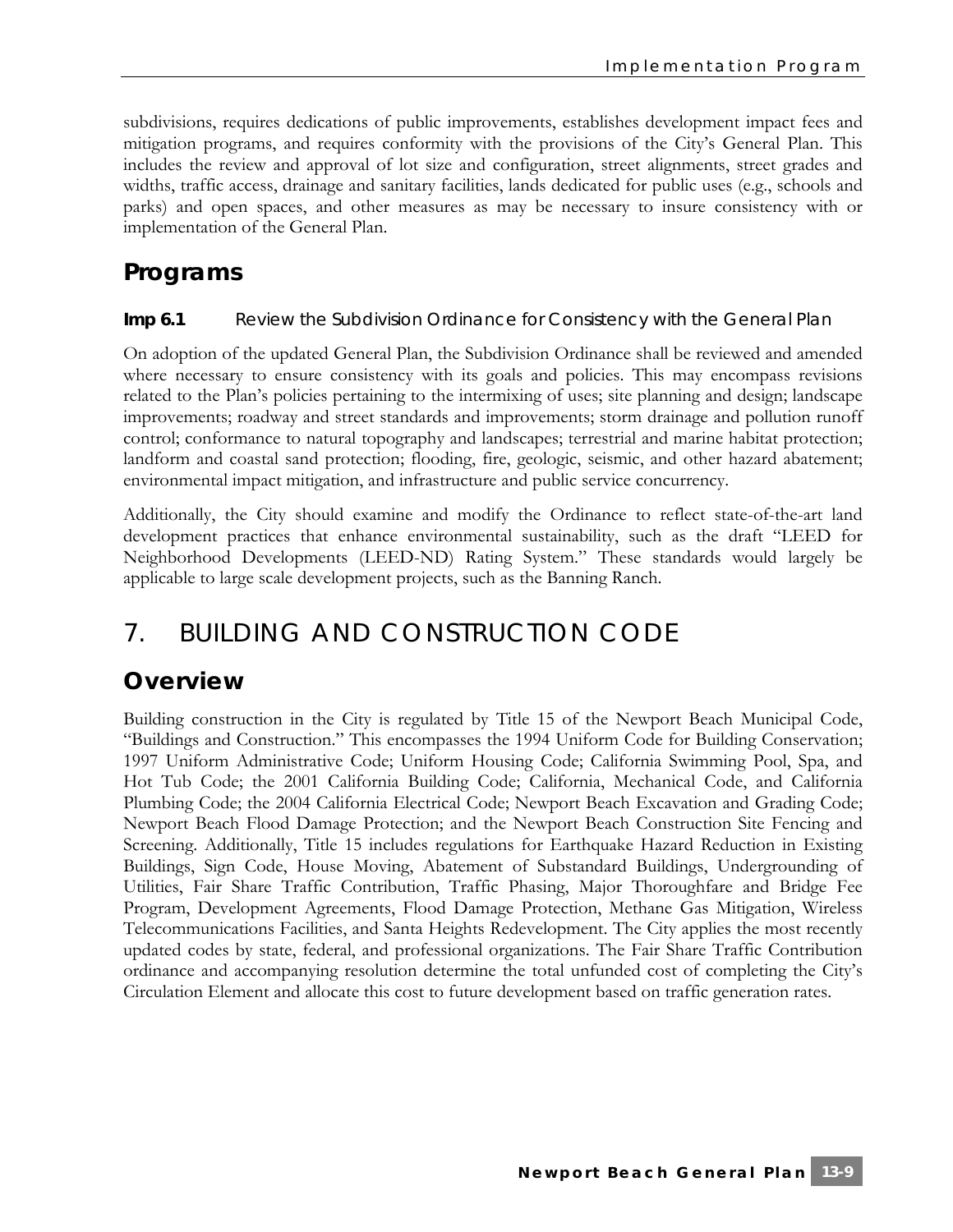# **Programs**

**Imp 7.1** Review Building and Construction Code for Consistency with General Plan

General Plan policies largely mimic the provisions of the City's Building and Construction Code (Title 15), particularly those addressing public safety. As the General Plan specifies many new policies pertaining to the design and development character of many land use districts, the Code should be reviewed to assure that these are fully addressed. In addition, as the General Plan provides for the development of high-rise multi-family residential, the Code should also be reviewed for its adequacy in consideration of the policies for such building types in the Airport Area.

The City should also consider revisions of Title 15 to foster the use of "green-building" techniques that have not been traditionally used in the City, as well as other appropriate revisions to achieve the Plan's policy objectives.

#### **Imp 7.2** Revise Fair Share Traffic Contribution Ordinance

The updated Circulation Element will require revisions of the City's Fair Share Traffic Contribution Ordinance, Chapter 15.38, for consistency, with periodic updates as necessary for funding consideration changes (including the implications of regional improvements such as those contained in the Orange County Master Plan of Arterial Highways and the traffic contribution of adjacent cities such as Irvine, Huntington Beach, Costa Mesa, and Laguna Beach). This ordinance and accompanying resolution determine the total unfunded cost of completing the City's Circulation Element and allocate this cost to future development based on traffic generation rates.

#### **Imp 7.3** Review and Update Transportation Demand Ordinance

The Transportation Demand Management (TDM) Ordinance should be periodically reviewed and updated to address the needs of new development types and land use mixes, especially as mixed use development is implemented in areas such as Newport Center and the Airport Area.

# 8. OTHER CODES AND ORDINANCES

### **Overview**

General Plan policies are also implemented through a diversity of other codes and ordinances of the City of Newport Beach. Relevant sections of the Municipal Code may include, but are not limited to, the following:

- Title 6, Health and Sanitation
- Title 9, Fire Code
- Title 10, Offenses and Nuisances
- Title 11, Recreational Activities
- Title 12, Vehicles and Traffic
- Title 13, Streets, Sidewalks, and Public Properties
- Title 17, Anchorage and Mooring Regulations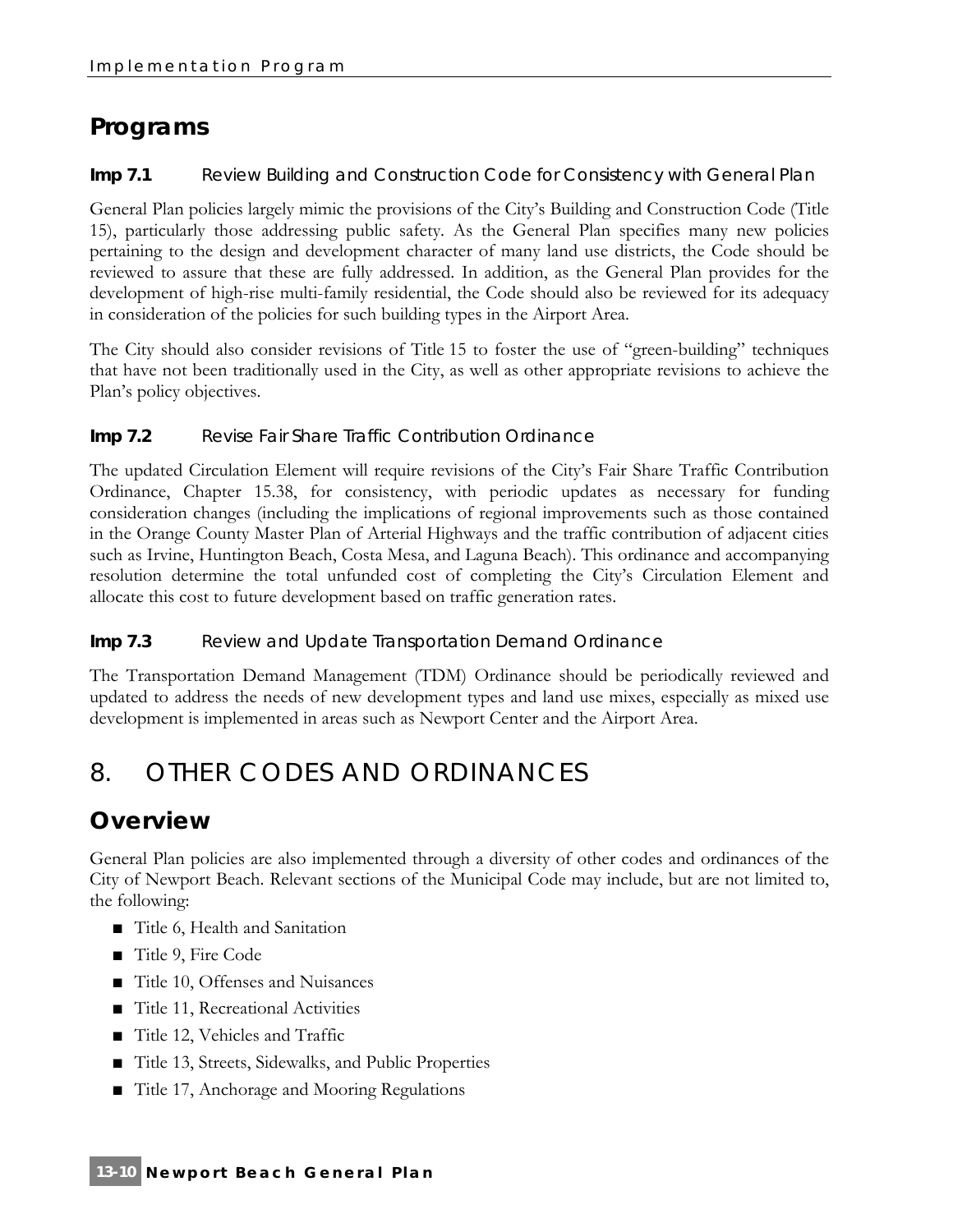### **Programs**

#### **Imp 8.1** Review Codes and Ordinances for Consistency with the General Plan and Update Periodically

On adoption of the General Plan, relevant codes and ordinances of the City shall be reviewed for their consistency and revisions prepared where necessary. These shall be updated periodically to reflect state-of-the-art practices and technologies. Representative of the issues addressed by General Plan policy that should be reviewed are the following:

- a. Requirements for live-aboard vessels pertaining to the integrity, quality, and safety of Harbor uses, environmental protection, and impacts on the public, waterfront owners/lessees, and adjoining properties
- b. Regulation and transfer of mooring permit applications and titles
- c. Standards for the design and siting of bulkheads, pier, and similar structures to address their potential visual impacts
- d. Standards and policies specified by the Noise Element to protect sensitive noise receptors, residents and businesses from unwanted noise impacts from traffic, JWA operations, construction activities, truck deliveries, special events, charter and entertainment boats, and similar sources

#### **Imp 8.2** Prepare New Codes, Ordinances, and Guidelines

The updated General Plan shall be reviewed and evaluated for the need to adopt new codes and ordinances that implement its policies and standards. Among those that may be considered for their appropriateness are the following:

- a. A "commercial-residential" interface ordinance that regulates use, activity, and design of commercial properties located on shallow parcels directly abutting residential neighborhoods
- b. Design guidelines for the renovation or reconstruction of housing in existing neighborhoods to assure that they complement the character of existing development; these may be applied to specific neighborhoods or citywide
- c. An ordinance or guidelines for the preservation of historic buildings and/or properties; this shall be developed in consideration of guidelines published by the State Historic Preservation **Office**
- d. An ordinance managing parking in commercial and mixed-use corridors and districts characterized by deficient parking; this may provide for the establishment of parking districts in which new parking may be developed in public or private shared facilities or structures or other facilities, as well as procedures for the funding of these improvements

# 9. CITY COUNCIL POLICY MANUAL

#### **Overview**

Many regulatory policies established by the City Council are adopted by ordinance and included in the Municipal Code. However, other policies also are established which by their nature do not require adoption by ordinance. These policy statements adopted by resolution of the City Council are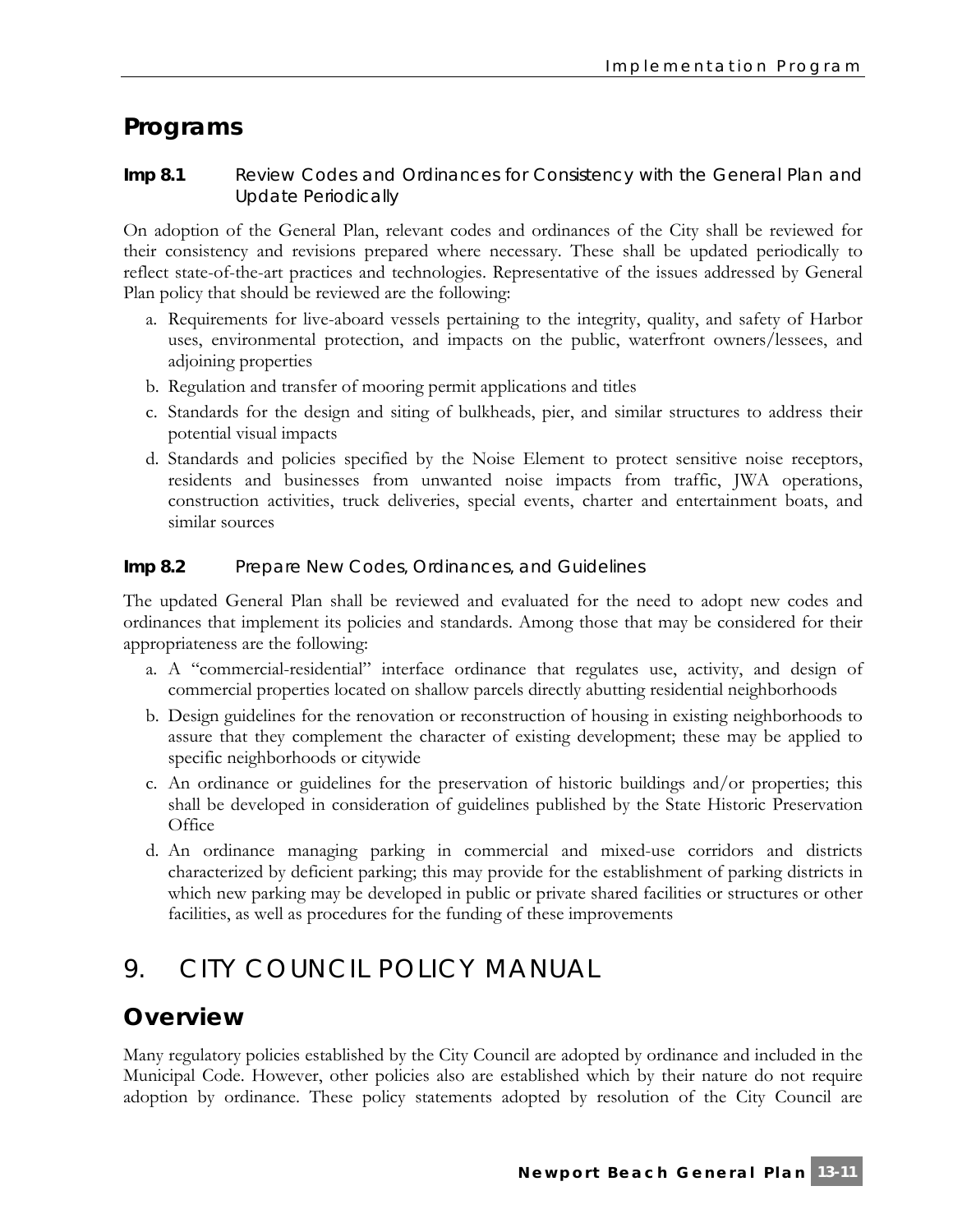consolidated within the Newport Beach City Council Policy Manual. This Manual contains numerous polices that establish rules and guidelines for City administration, planning, public works and utilities, environmental protection, city services, and coastal activities. These policies help to guide residents and city staff in the direction that Council will take on certain matters. City Council Policies are set at Council Meetings and are reviewed annually.

# **Programs**

**Imp 9.1** Review City Council Policy Manual for Consistency with the General Plan

The City Council Policy Manual shall be reviewed to assure that its policies are consistent with the updated General Plan.

# 10. DATABASE MANAGEMENT AND DEVELOPMENT TRACKING AND MONITORING

# **Overview**

Among the responsibilities of the City's Management Information Systems (MIS) Division is the maintenance of a centralized database development and support system. This is supplemented by the development and maintenance of data by individual City departments. This includes the Geographic Information System (GIS) that allows data to be connected to all parcels in the City, facilitating analysis and display of information geographically.

Tracking new development as it is approved will enable the City, property owners, and the public to easily and quickly know how much development potential remains for a property or an area. Incorporation of the data base in GIS format on the city's web page would facilitate public access and review. In addition, adoption and voter approval of the updated General Plan will modify the development capacities in the City, and these will be used as the basis for the review of project applications and determination of the need for voter approval pursuant to Charter Section 423.

# **Programs**

#### **Imp 10.1** Maintain Up-to-Date Comprehensive Database

Data that is likely to change over a comparatively short time period, such as built land use and traffic should be updated on a continuing basis, while data that is stable, such as seismic hazard zones, can be updated on a less frequent basis. In its annual budgeting process, priority should be placed on expenditures for the compilation of data that informs the City's development decisions, public works improvements, services, and programs.

#### **Imp 10.2** Maintain Development Tracking and Monitoring Program

As new development is approved and implemented, the number of dwelling units and building area of non-residential development should be tracked to enable the City to inform property owners, developers, and decision-makers regarding the amount of remaining development capacity for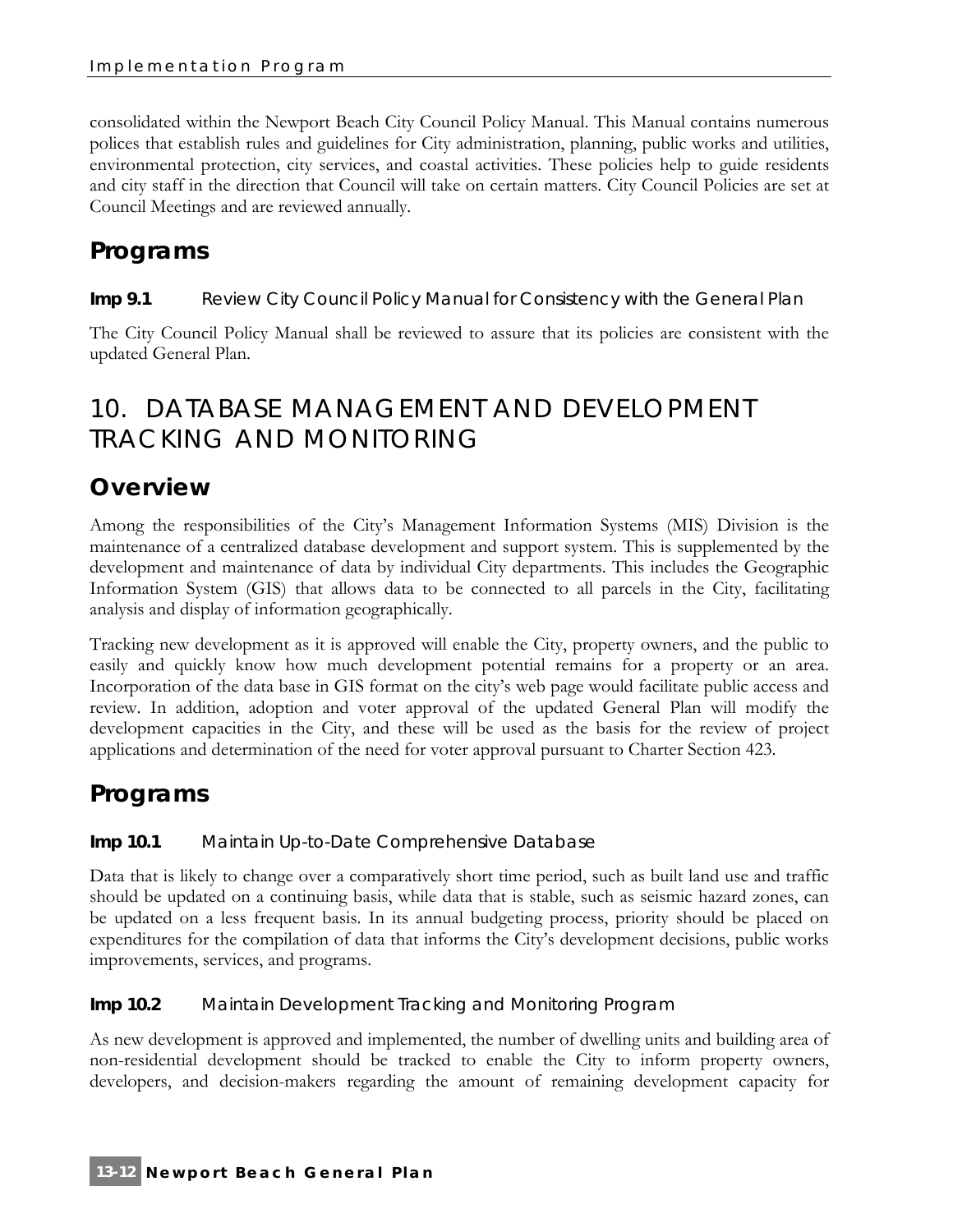pertinent Statistical Areas and individual parcels. This will facilitate the City's compliance with the development thresholds and limits required by Charter Section 423.

# 11. CALIFORNIA ENVIRONMENTAL QUALITY ACT (CEQA)

# **Overview**

Chapter 20.90.050 of the Newport Beach Municipal Code requires that a project that is not exempt from the *California Environmental Quality Act* (CEQA) shall be reviewed and either a Negative Declaration or an Environmental Impact Report (EIR) shall be prepared. The City's Implementation Procedures for CEQA are presented in the City Council Policy Manual, Policy "K.3." These specify the activities that are subject to, not subject to, and exempt from CEQA; content and procedures for Initial Studies, Negative Declarations, and Environmental Impact Reports; processes for consultant assistance in the preparation of environmental studies and documents; fees for CEQA processing; and authorities of the Planning Director.

In conformance with CEQA requirements, a "Program" EIR was prepared and certified for the updated City of Newport Beach General Plan. Some of the provisions that might have been defined as mitigation measures have been incorporated as policies of the General Plan, so that the requirements are specified in one document.

The Program EIR is written to the level of specificity of the General Plan's Land Use Plan's goals, policies, and programs. It may serve as a reference in the preparation of CEQA-required environmental documents for implementation of the General Plan, subsequent Specific Plans, Precise Plans, capital improvements, and other actions that are consistent with the General Plan.

# **Programs**

**Imp 11.1** CEQA Review Development and Entitlement Applications

Applications for entitlement and development in the City of Newport Beach shall be subject to review in accordance with the City Council Policy Manual Implementation Measures for CEQA. Environmental analyses shall include assessment of the project's consistency with General Plan policies pertaining to each environmental topic under discussion. To the extent permitted by state law and court decisions, the General Plan Program EIR can be used as citywide framework from which project EIRs can be tiered. The Program EIR shall not be used for any project that is more intense than, or inconsistent, with the General Plan.

# 12. FISCAL IMPACT ANALYSIS

### **Overview**

A Fiscal Impact Model has been developed that documents the balance of costs of public services and revenues to be derived resulting from the mix of land uses permitted by the General Plan. These are assigned to each category of land use, single family residential, multi-family residential, retail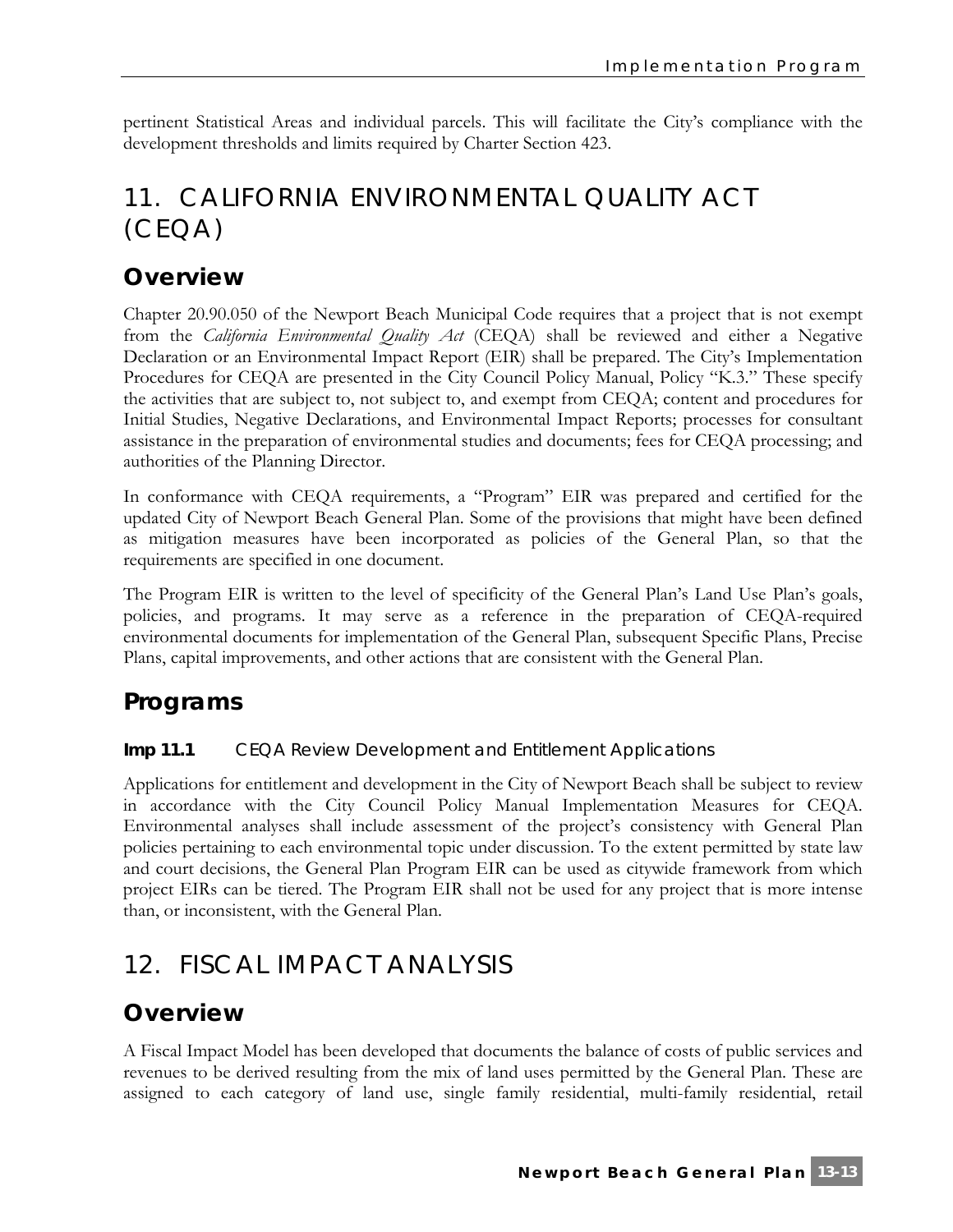commercial, and office development, for example. As the analyses conclude, the mix of uses is highly inter-related and the fiscal benefits of individual land uses cannot be considered independently.

### **Programs**

**Imp 12.1** Evaluate Fiscal Benefits of Development Proposals and Annexations

Significant development projects and General Plan Amendments shall be evaluated for their net fiscal impacts on the City of Newport Beach. This will use the Fiscal Impact Model developed for the General Plan and identify all costs for public services and revenues to be derived. The City shall decide the type, scale, and mix of uses that shall be subject to fiscal review.

#### **Imp 12.2** Maintain and Update Fiscal Impact Model

To ensure that the Fiscal Impact Model continues to be a useful tool for evaluating development proposals, annexations, and related actions, the City should maintain and regularly update the base information in the model.

# 13. DEVELOPMENT AGREEMENTS

# **Overview**

In accordance with Chapter 15.45 of the Newport Beach Municipal Code, development agreements may be prepared as contractual agreements between the City and developers to provide assurances to each party regarding the uses to be entitled, rules of development, and public benefits of the development project. The Code stipulates that a development agreement specify the duration of the agreement, permitted uses of the property, density or intensity of use, maximum height and size of proposed buildings, and provisions for reservation or dedication of land for public purposes, if required. The agreement may include conditions, terms, restrictions, and requirements for subsequent discretionary actions and may specify the timing and phasing of construction.

The uses and development standards specified by a development agreement must be consistent with the General Plan and/or, where appropriate, Specific Plan and Local Coastal Program.

# **Programs**

#### **Imp 13.1** Process Development Agreements

For new master planned residential communities and large scale commercial and mixed-use projects, the City and project developers may elect to enter into a development agreement. Such a tool may be useful in guiding development that may be permitted on Banning Ranch if not acquired as open space, development of residential villages within the Airport Area, and the integration of multiple uses in West Newport Mesa. Development Agreements shall be required for housing developed as additive infill on surface parking lots in the Airport Area and the additional entitlement of 450 housing units in Newport Center and shall specify the public benefits to be contributed by the developer in exchange for the City's commitment for the number, density, and location of the housing units.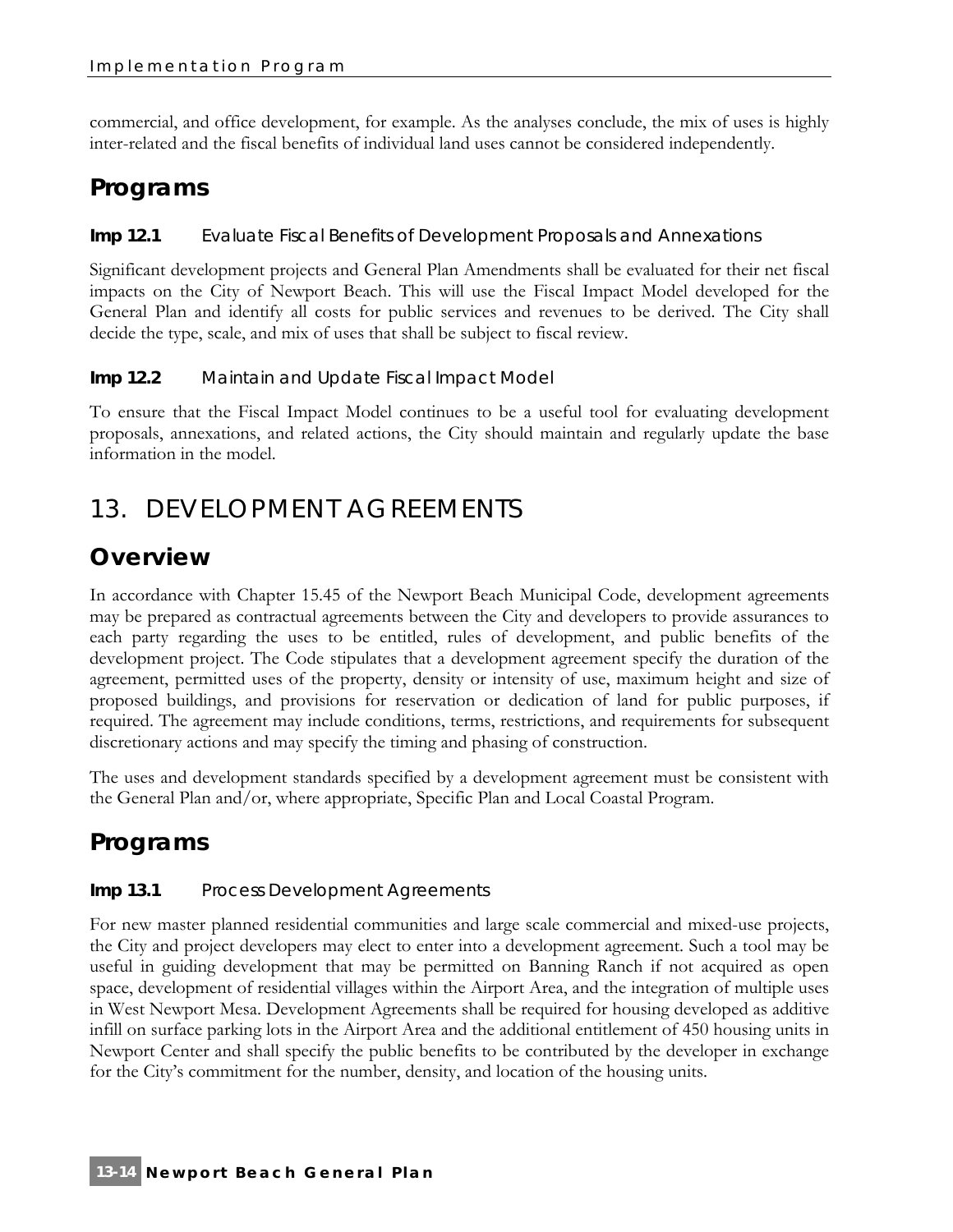# **Governance**

The Governance portion of the General Plan Implementation Program describes the institutional processes through which key policy decisions related to land use development, capital improvements, and resource conservation will be made and carried out.

# 14. INTERAGENCY COORDINATION

# **Overview**

Implementation of the General Plan's goals and policies requires the cooperation and coordination of the City with a diversity of local, state, and federal agencies and private and semi-private institutions. The following summarizes many of the interagency coordination procedures directly related to the General Plan's policies that are currently being carried out or anticipated in the short-term. These will be supplemented by other ongoing programs and new strategies that will be defined during the life span of the General Plan's implementation.

# **Programs**

#### **Imp 14.1** Adjoining Cities

The City of Newport Beach has established "borders committees" to collaborate with the cities of Irvine, Huntington Beach, and Costa Mesa to address planning, development, transportation, and other issues that jointly impact the communities. Newport Beach will also work with surrounding jurisdictions and agencies to coordinate and test emergency preparedness and response plans.

#### **Imp 14.2** Coordinate with School Districts

The City of Newport Beach and the school districts serving the City, including the Newport-Mesa Unified School District, Santa Ana Unified School District, and Laguna Unified School District, shall work together on the identification and acquisition of potential school sites and expansion of existing facilities; monitoring and management of traffic conditions at school locations; CEQA-required documentation for residential projects; and joint-use agreements for public recreational uses of school properties.

#### **Imp 14.3** Coordinate with Orange County

The City of Newport Beach and Orange County should continue to collaborate in numerous programs affecting land use and development, affordable housing, transportation, infrastructure, resource conservation, environmental quality, management of Newport Harbor and Upper Newport Bay; and John Wayne Airport operations and improvement plans.

#### **Imp 14.4** Coordinate with Orange County Transportation Authority (OCTA)

The Orange County Transportation Authority (OCTA) is a multi-modal transportation agency serving Orange County. It is responsible for countywide bus and paratransit service, Metrolink commuter rail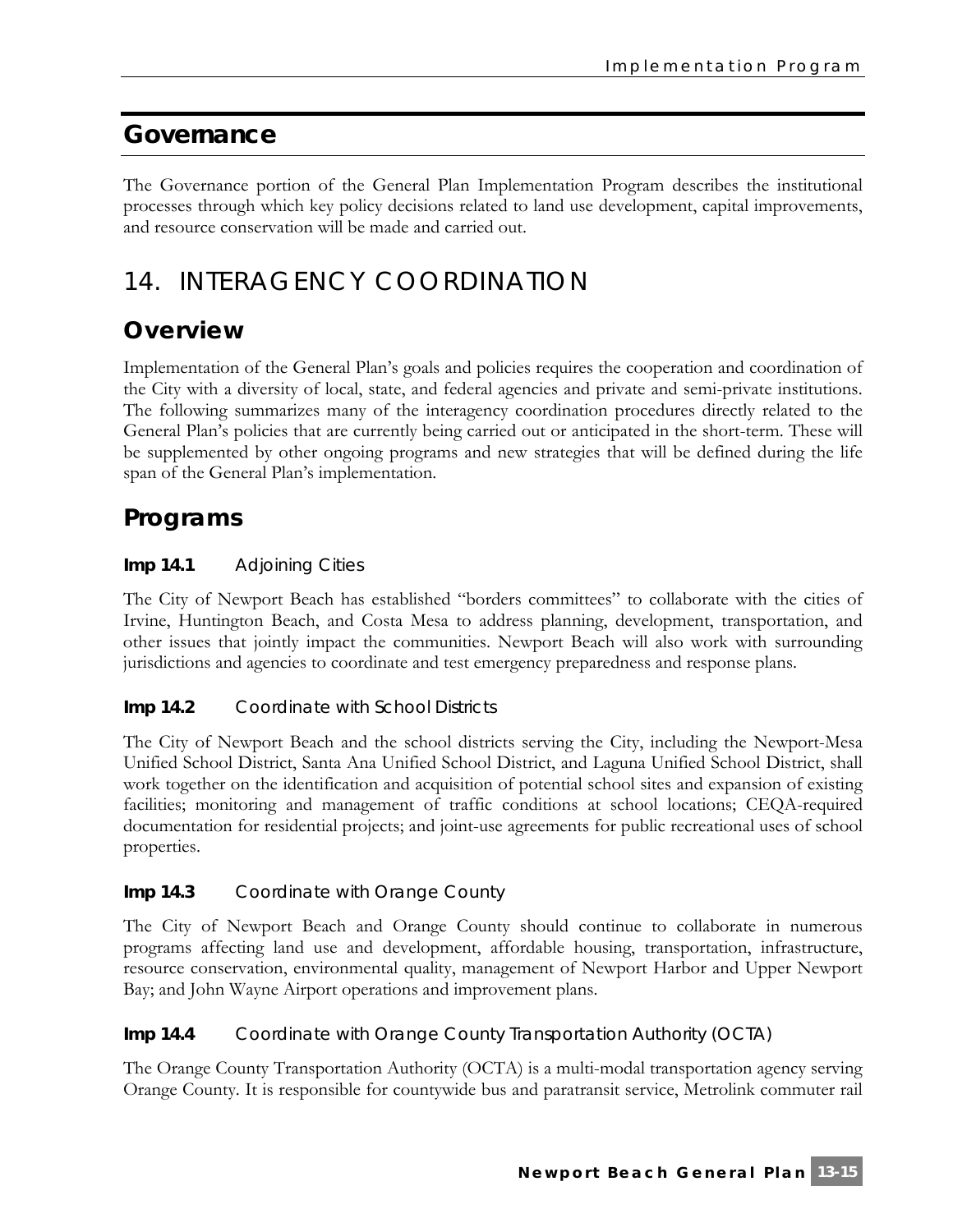service, the 91 Express Lanes toll facility, freeway, street and road improvement projects, motorist aid services, and regulation of taxi operations. Through the adopted Measure M, a voter-approved halfcent sales tax for transportation improvements, OCTA allocates funding for specific transportation improvement projects in three major areas—freeways, streets, roads and transit. OCTA also secures funding for regional and local agencies from state and federal agencies. The City of Newport Beach will implement General Plan policies by doing the following:

- **■** Working with OCTA to support the implementation of needed regional Master Plan improvements that will benefit mobility within the City
- Soliciting funding from OCTA for local transportation, transit, parking, bikeway, and other related improvements as such revenues are available in the future
- Periodically reviewing the adequacy of transit service in Newport Beach and coordinating with OCTA to provide transit support facilities including park-and-ride lots, bus stops, shelters, and related facilities
- Coordinating with OCTA to establish or modify bus stop locations to provide adequate access to local residents and to destinations for external uses, as well as efficient and safe traffic operations
- Requesting the OCTA to assess the need for the expansion of fixed-route service and efficient transportation to future transportation facilities
- Coordinating with OCTA to provide expanded summertime bus and/or shuttle service to reduce visitor traffic
- Coordinating with OCTA to provide programs to issue monthly bus passes locally and provide special programs for subsidizing passes for the disadvantaged

#### **Imp 14.5** State of California Department of Housing and Community Development

The California Department of Housing and Community Development (HCD) is responsible for the certification of Newport Beach's Housing Element (see Development Management System above). Each five years, the City shall update the Element based on input received from the HCD and regional agency (Southern California Association of Governments) regarding the City's "fair share" of regional housing demand. The focus of the update will be on the provision of adequate sites and programs for affordable housing.

#### **Imp 14.6** Coordinate with California Coastal Commission

The California Coastal Commission is responsible for the implementation of the *California Coastal Act of 1976*. As described above (Development Management System), the City's Local Coastal Program's (LCP) Land Use Plan (CLUP) had been certified at the time of the adoption of the updated General Plan. The City shall work with the Coastal Commission to amend the CLUP to be consistent with the General Plan and pursue certification of the Implementation Plan. The City shall ensure that on certification, applications for development shall be reviewed by the City for consistency with the certified LCP and *California Coastal Act of 1976*.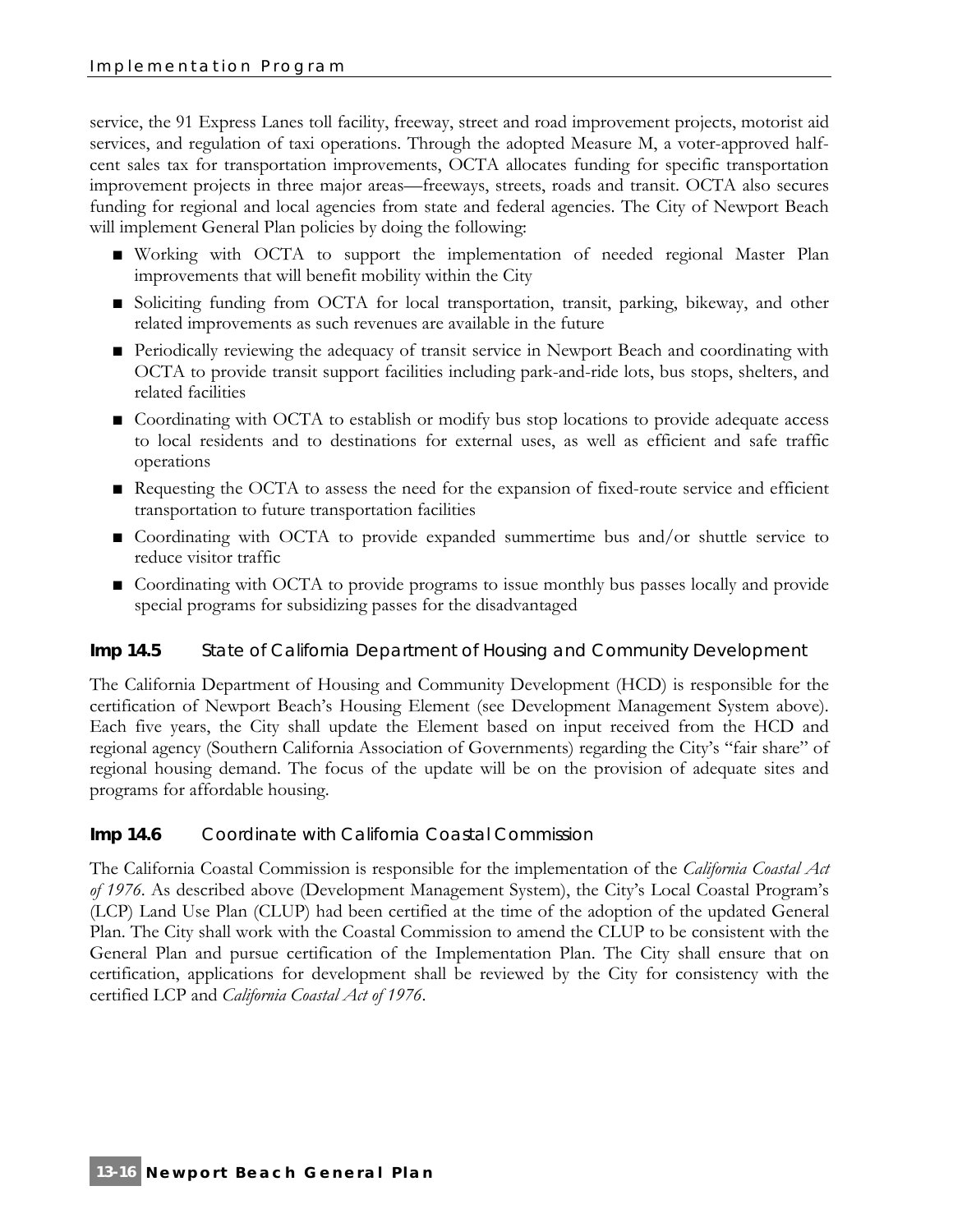#### **Imp 14.7** Coordinate with the California Resources Agency, Department of Fish and Game

The California Resources Agency Department of Fish and Game is responsible for the maintenance of native fish, wildlife, plant species, and natural communities for their intrinsic and ecological value. This includes habitat protection and maintenance in a sufficient amount and quality to ensure the survival of all species and natural communities. The Department is also responsible for the issuance of permits for lake and streambed alterations, incidental takes of state-listed species, in accordance with the *California Endangered Species Act*, and near-shore fishery activity.

Implementation of the General Plan's policies for natural resource protection shall be achieved through the City's consultation with the DFG in the review of projects that may impact terrestrial and marine resources and identification of resource protection and impact mitigation measures, including support for the DFG's efforts for habitat acquisition and restoration on Banning Ranch. The City shall cooperate with the DFG and other agencies in implementing the eel grass restoration of Newport Bay and programs for the protection and management of upper Newport Bay, including the Newport Beach Marine Refuge, Irvine Coast Marine Life Conservation Areas, and Upper Newport Bay State Marine Park.

#### **Imp 14.8** Coordinate with the California Department of Parks and Recreation

The California Department of Parks and Recreation is responsible for the management of state parks and beaches under its jurisdiction. In Newport Beach, this includes Corona del Mar State Beach and Crystal Cove State Park. Cooperate in maintaining and expanding, where appropriate, recreational opportunities along the coast and marine recreation related facilities.

#### **Imp 14.9** Coordinate with the California Department of Transportation

The California Department of Transportation (Caltrans) is responsible for the planning, construction, and maintenance of state highways and freeways, including SR 73 and Newport Boulevard (SR 55) between Finley Avenue and the City boundary. Coast Highway in Newport Beach, excluding the portion from Newport Coast Drive to Jamboree Road, is currently a state highway and Caltrans maintains authority over its right-of-way and standards for improvements. The General Plan recommends that the City discuss and negotiate with Caltrans for the relinquishment of Coast Highway through the City as a State Highway and begin these discussions at the earliest possible time.

#### **Imp 14.10** Transportation Corridor Agencies (TCA)

The Transportation Corridor Agency (TCA) oversees the San Joaquin Hills (SR-73) Toll Road. It is governed by a Board of Directors made up of elected officials from cities and county districts that are adjacent to the toll roads, whom are appointed by the respective cities. The San Joaquin Hills Toll Road was built as a state highway, owned and maintained by Caltrans and the TCA is responsible for public oversight, toll policies, operations, and financing. The City shall coordinate its local roadway improvements that impact and are impacted by the Toll Road with the TCA.

#### **Imp 14.11** California Public Utilities Commission

The California Public Utilities Commission (PUC) regulates privately owned telecommunications, electric, natural gas, water, railroad, rail transit, and passenger transportation companies. Among its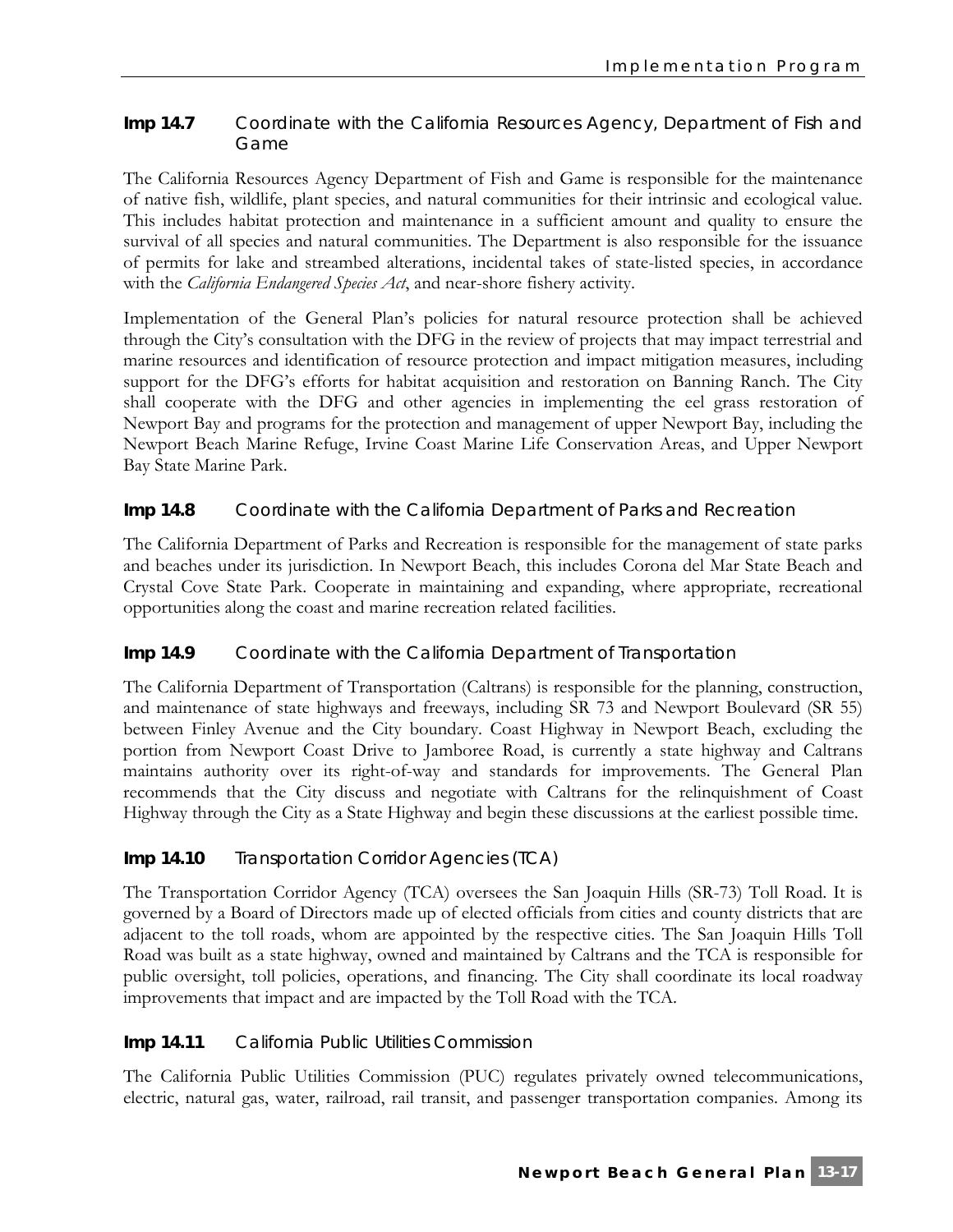responsibilities is the coordination of funding for the undergrounding of overhead utilities. Newport Beach shall work with the PUC in obtaining funding and implementing the undergrounding of remaining overhead utilities.

#### **Imp 14.12** Coordinate with United States Army Corps of Engineers

Among its responsibilities, the United States Army Corps of Engineers (USACE) is responsible for the protection of water resources, habitat, and hydrological processes in the "navigable waters" of the United States. This encompasses wetlands, in addition to Newport Harbor and Bay.

Implementation of the General Plan's policies for natural resource protection shall be achieved through the City's support of programs of the USACE, with other agencies, in the restoration of wetlands and other habitat on Banning Ranch. The City shall cooperate with the USACE and other agencies in implementing the eel grass restoration of Newport Bay and programs for the protection and management of upper Newport Bay, including the Newport Beach Marine Conservation Area, Irvine Coast Marine Life Refuge, and Upper Newport Bay State Marine Park. In addition, the City shall coordinate with USACE in the maintenance and delineation of federal navigational channels for navigation and safety in Newport Harbor and securing and funding sediment disposal sites for future dredging projects.

#### **Imp 14.13** Coordinate with United States Fish and Wildlife Service

The US Fish and Wildlife Service (USFWS) is responsible for conserving, protecting, and enhancing fish, wildlife, and plants and habitats that are subject to federal jurisdictional authority within Newport Beach. The City shall cooperate with the USFWS, in collaboration with other resource agencies, in the protection of terrestrial and marine resources including wetlands and other important habitats on Banning Ranch and supporting and implementing management of the Upper Newport Bay State Marine Park and marine life refuges off shore of Corona del Mar and Newport Coast.

#### **Imp 14.14** Coordinate with Environmental Protection Agency

The US Environmental Protection Agency (EPA) is responsible for protecting human health and the environment. Other responsibilities include developing and enforcing regulations that implement environmental laws enacted by Congress; cooperating with the US EPA, in collaboration with other resource agencies, in the protection of terrestrial and marine resources; and working with the EPA to secure sediment disposal sites for future dredging projects.

#### **Imp 14.15** Coordinate with United States Postal Service

The United States Postal Service (USPS) maintains a distribution facility in Mariner's Mile. Newport Beach should work with the USPS for the possible relocation of this postal distribution facility to enable its reuse for parking or retail activity. The City should assist in the identification of potential alternative sites that are accessible to residents and do not adversely impact neighborhood character.

#### **Imp 14.16** Other Agencies.

There are numerous other agencies that have jurisdiction and/or are involved in the development, capital improvement, and conservation programs of the City of Newport Beach. The following lists some of these key agencies: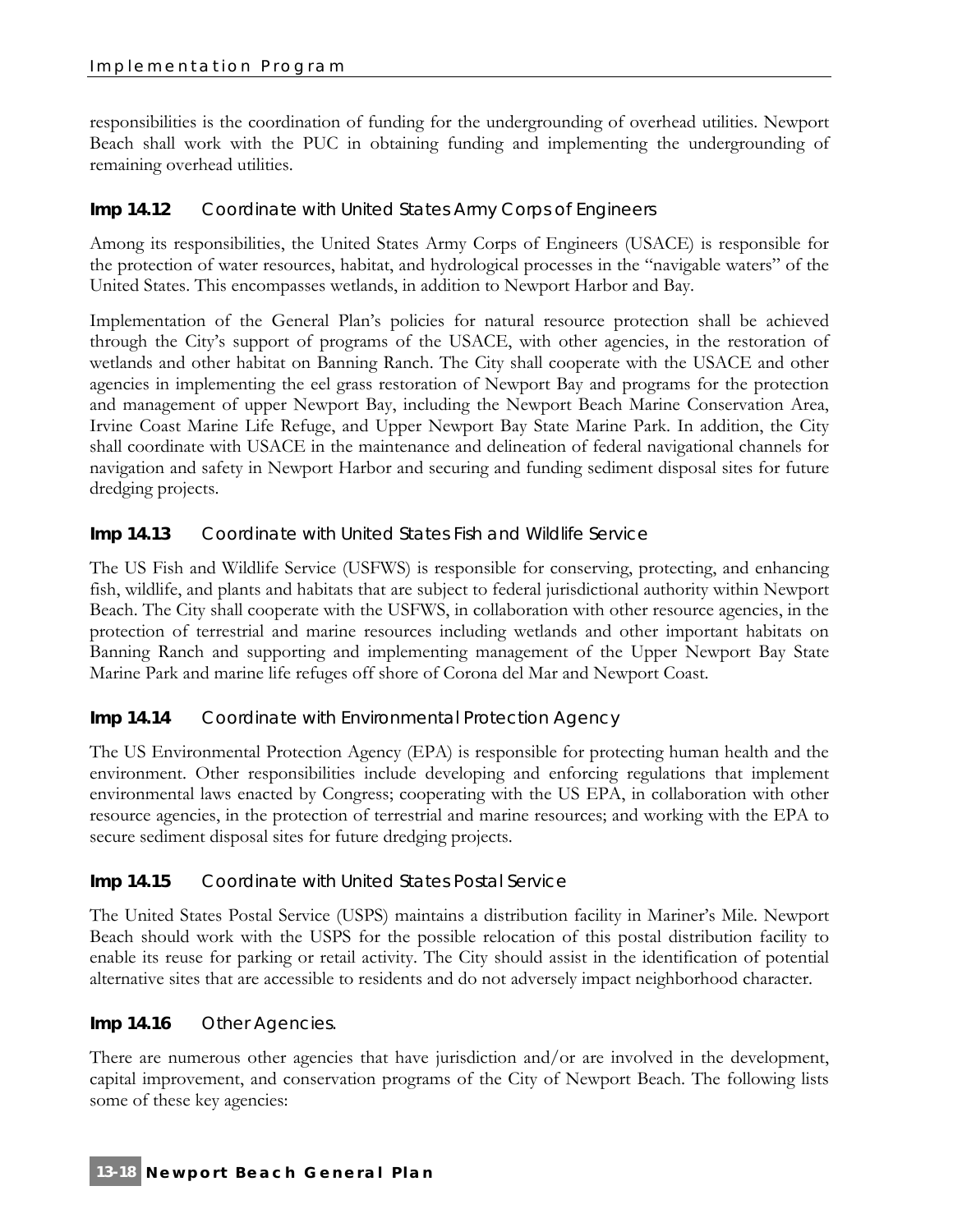- **■** Energy and telecommunications service providers such as Southern California Edison Company and Southern California Gas Company
- Santa Ana Regional Water Quality Control Board
- Metropolitan Water District
- South Coast Air Quality Management District
- Southern California Association of Governments
- **■** California State Parks
- National Marine Fisheries Service

# 15. ANNEXATION

### **Overview**

Lands may be annexed into the City of Newport Beach with the approval of the Local Agency Formation Commission (LAFCO) and registered voters within the area to be annexed or property owners, based on land valuation, where there are no residents.

During the approval process the City must identify its intended zoning for the area, which must be consistent with the General Plan; review of the environmental impacts of annexation; identify the costs and adequacy of government services; evaluate the ability of the City to provide the services to the annexed area and sufficiency of revenue demonstrated; and establish a program and compensation defined for the transfer of existing facilities, such as parks and libraries, and capital improvements from the County to the City.

A fiscal impact study should be conducted for any proposed annexation that identifies all costs of services, the revenue to be derived, and the net effect on the City's overall fiscal balance. In practice, this will be accomplished through the Fiscal Impact Model developed for the General Plan update. Unincorporated lands within Newport Beach's sphere of influence should be considered for annexation.

### **Programs**

#### **Imp 15.1** Encourage Annexation of Banning Ranch Prior to Development

The City shall work with the property owners to reach agreement on development of the property (if it is not acquired as open space) with City approvals and its annexation into Newport Beach prior to development, to assure that development is consistent with the goals and policies of the General Plan.

### **Public Infrastructure Plans**

A diversity of public and quasi-public agencies is responsible for the provision of infrastructure and services for Newport Beach's residents and businesses. These include agencies both under the jurisdiction and independent of the City. Each is responsible for the planning and funding of improvements to assure that existing and projected future needs of Newport Beach's residents are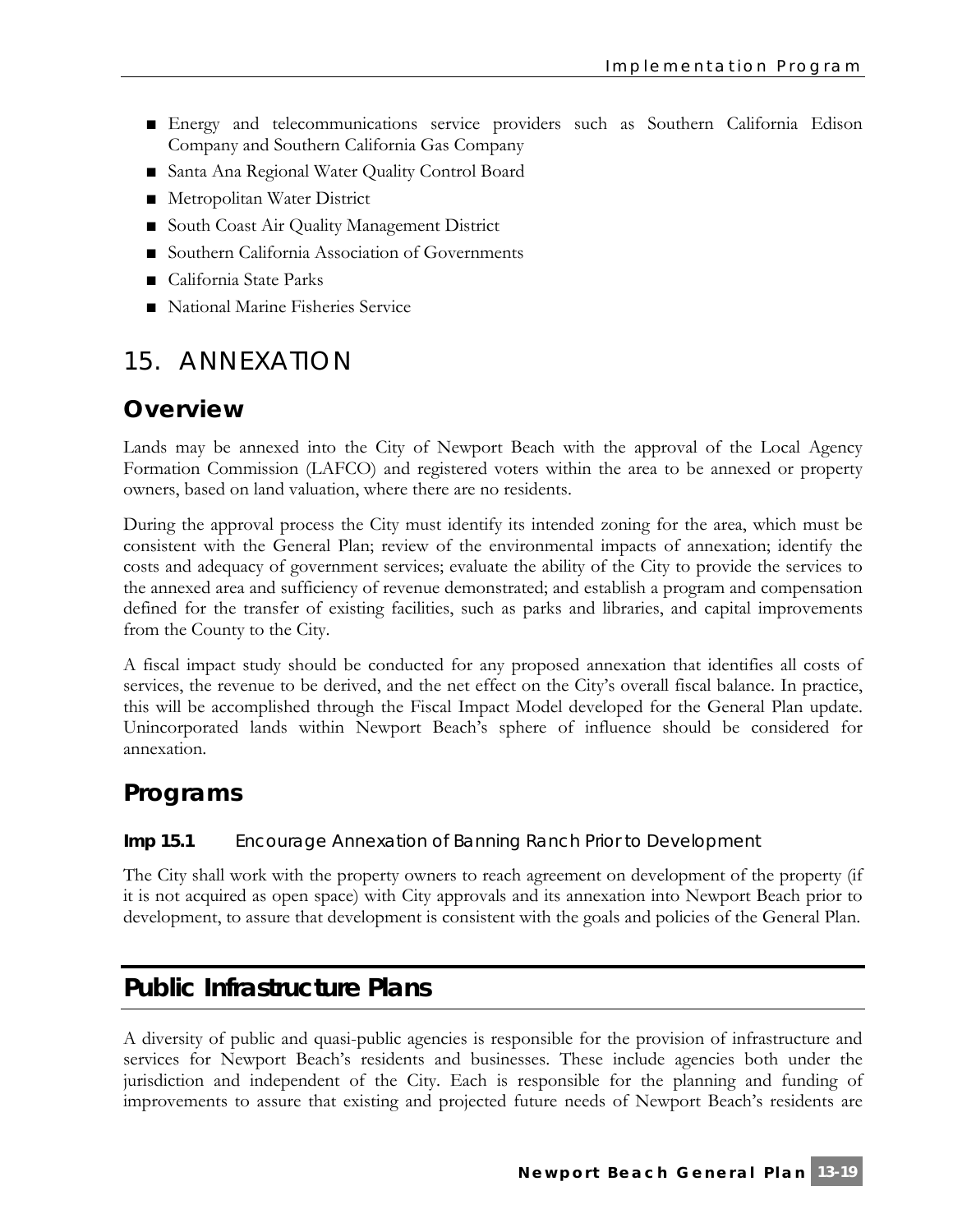met. The General Plan provides information to each agency regarding the City's intended distribution and density/intensity of future growth that should serve as the basis for the updating of Public Improvement Plans that specify the type, amount, cost, and phasing of public improvements and facilities necessary to support future population and employment development.

# 16. MOBILITY INFRASTRUCTURE AND TRAFFIC MANAGEMENT

# **Overview**

The City's Department of Public Works is responsible for the planning, engineering, and improvement of streets throughout the City, except the portions of Coast Highway and Newport Boulevard that are designated State Highways, State Route 73, and streets within gated residential communities. It is anticipated that the City will assume responsibility for Coast Highway in the future. Required improvements are reviewed annually, prioritized, and funded by the City's Capital Improvement Program (CIP).

# **Programs**

#### **Imp 16.1** Improve Arterial Streets and Highways According to Classification

The City shall take the necessary actions to obtain the required right-of-way to provide the ultimate cross sections for each type of roadway classification designated in the General Plan when adjacent land development occurs.

#### **Imp 16.2** Monitor Traffic Conditions and Plan for and Fund Improvements

The City shall monitor, design and manage roadway conditions and maintain streets. Periodically, the City shall conduct traffic counts at key intersections and roadways (average daily traffic counts and peak hour intersection counts). The City shall strive to maintain Level of Service "D" as specified in General Plan policies. Street improvements in the City's Capital Improvement Program shall be reviewed and updated regularly to meet and maintain the adopted traffic level of service standards and be consistent with Measure M and State Congestion Management Program requirements.

#### **Imp 16.3** Construct Street and Highway Improvements

The City shall construct necessary improvements to street intersections to attain acceptable Levels of Service, as defined in the Circulation Element. These shall be implemented as needed based on the list of impacted intersections included in the General Plan EIR, and also in accordance with development project traffic impact studies. Intersections with improvements necessary for buildout conditions are delineated on Figure CE-3 of the Circulation Element.

#### **Imp 16.4** Monitor Roadway Conditions and Operational Systems

The City shall monitor and maintain City streets and thoroughfares. The City shall develop and follow a schedule for periodic review of City streets with respect to pavement, signage, signalization, and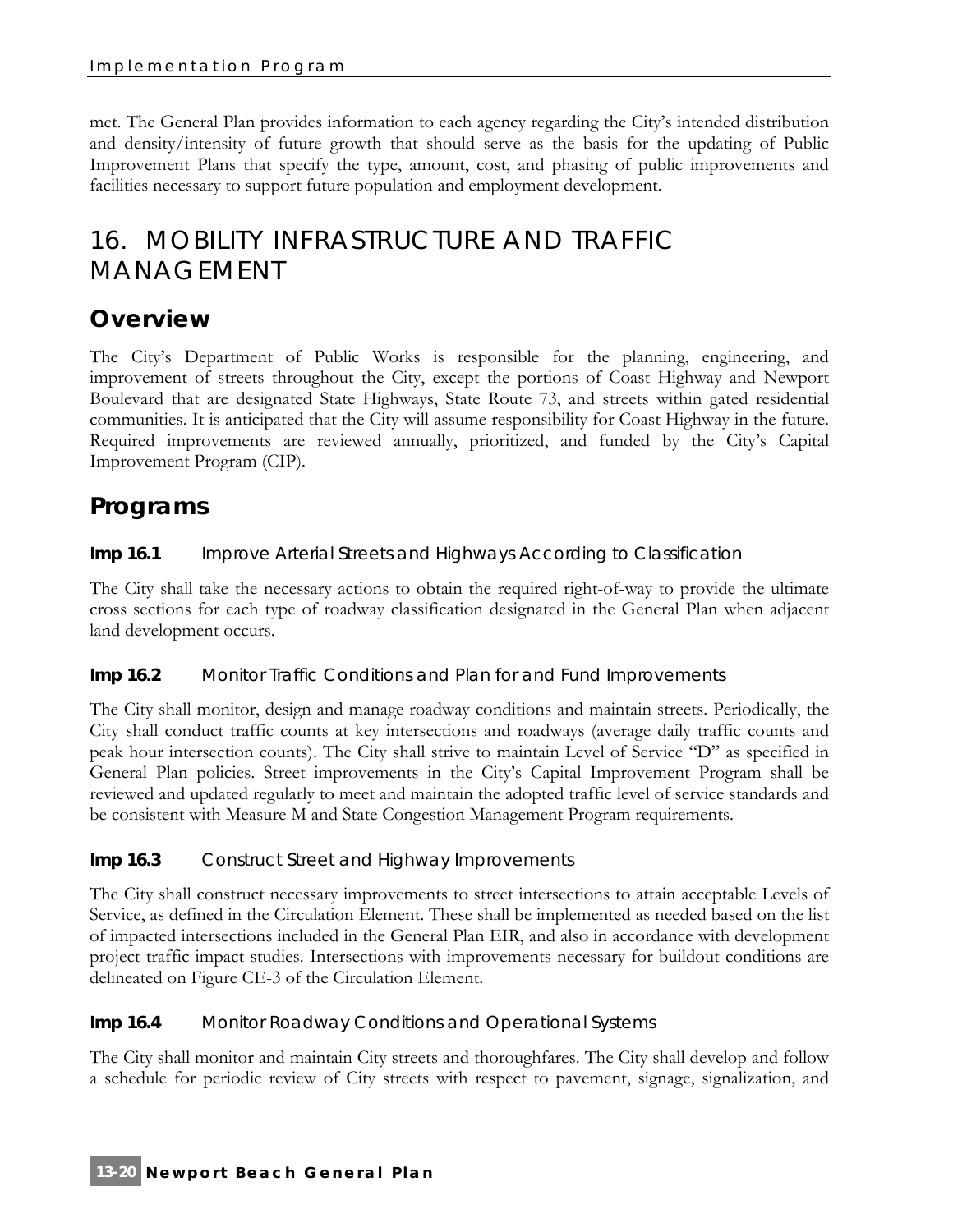comparable elements. If inadequacies are found, the City will perform or contract with a consultant to perform maintenance of roadway features.

#### **Imp 16.5** Maintain Consistency with Regional Jurisdictions

The City shall maintain consistency with regional jurisdictions (Caltrans, Orange County) to provide adequate facilities including roadway infrastructure plans and design standards. The City shall work with regional jurisdictions to modify regional plans (such as the Orange County Master Plan of Arterial Highways) so that they are consistent with City plans. The City will also periodically review City standards to ensure they remain up-to-date and consistent with regional standards as new standards are adopted.

#### **Imp 16.6** Local/Neighborhood Access Roads

The City shall undertake studies of residential neighborhoods on a case by case basis to identify local circulation patterns and principal access points in order to assess the opportunities and needs to restrict, divert, or mitigate arterial traffic intrusion. Such studies should include an assessment of the traffic impacts on the entire neighborhood and the participation of neighborhood residents to prepare a consensus plan of neighborhood traffic control. In addition, the City shall maintain standards that ensure safe and efficient access for emergency vehicles to residential, commercial, and industrial areas.

#### **Imp 16.7** Traffic Control

Traffic congestion shall be reduced through reasonable methods utilizing conventional and innovative methods for traffic control. Traffic signal timing standards, in addition to serving drivers, should adequately provide for pedestrian crossings. Traffic signal interconnect systems shall be maintained and upgraded to efficiently coordinate and control traffic flows on arterial streets. The City shall identify and incorporate intelligent transportation systems as a logical method to improve peak hour traffic flow.

The special issue of summertime traffic should be monitored and evaluated periodically. The City should continue to evaluate and implement, if appropriate, summertime traffic control measures and/o alternative transportation modes to reduce the impact of high volume summer traffic.

#### **Imp 16.8** Provide Public Transportation

The City shall continue to operate local demand-responsive transit service within the City to ensure mobility and accessibility for the City's citizens, especially the elderly. The City shall also work with the Orange County Transportation Authority for countywide bus service that will guarantee regional and local travel options. The City should encourage the development of additional public transportation services and facilities such as park-and-ride facilities, and look for opportunities to support the upgrade and enhancement of existing services.

#### **Imp 16.9** Manage Truck Operations

Maintain and enforce a system of truck routes on specified arterial streets to control trucking and delivery operations within the City. Periodically review the truck route system and make changes as required to ensure that it adequately serves the City and protects areas of the City from truck traffic intrusion. Work with regional agencies as they continue to assess goods movement in Orange County.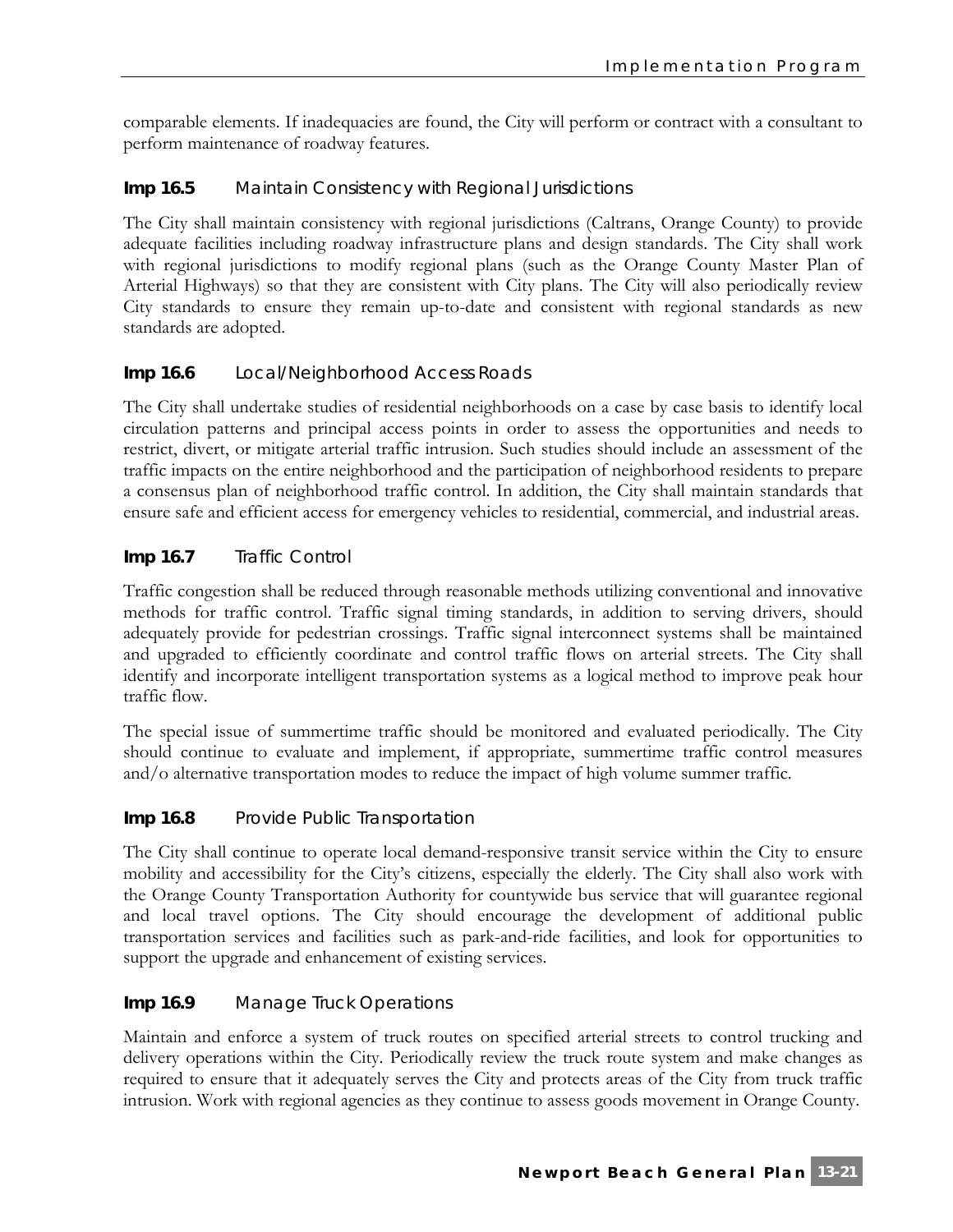#### **Imp 16.10** Improve Parking Supply and Management

Parking Management Programs shall be considered for commercial and residential areas of the City with inadequate parking, such as Corona del Mar and the Balboa Peninsula. This may consider the development of public parking lots or structures, street parking permitting, valet programs, and similar techniques as feasible. Existing public parking lots should be evaluated for their accessibility, utilization, and proximity to the uses they support. Possible relocation should be considered where they do not effectively support surrounding land uses.

Funding for public parking facilities may be derived from the establishment of parking districts, supported by local businesses and organizations, including Business Improvement Districts. In-lieu fee programs shall be considered to fund the development of public parking.

The City shall work with commercial, office, and institutional property owners to encourage the use of parking areas on weekends and holidays in conjunction with transit services.

#### **Imp 16.11** Maintain Trails

Newport Beach should continue to develop and maintain non-motorized transportation systems as a viable alternative to vehicular travel and to help satisfy local recreational needs, and should include trails and facilities that traverse the citywide area. A system of route designations for bicycles, equestrians, and pedestrians, as well as support facilities shall be maintained in cooperation with adjacent jurisdictions, where appropriate.

#### **Imp 16.12** Marine Transportation

The City shall conduct a study to evaluate the feasibility of marine transportation services as a supplement to automobile use. Marine transportation docking, buildings, and support facilities such as parking throughout the coastal areas of the City shall be evaluated and modified as necessary and feasible to coordinate with the surrounding transportation system.

# 17. WATER

### **Overview**

Water service in the City of Newport Beach is provided by the City, Irvine Ranch Water District, and Mesa Consolidated Water District. Each agency maintains master plans for services, facilities, maintenance, and improvements necessary to support existing and projected population growth and development. Conservation practices and requirements to meet regional, state, and federal water quality regulations are included within the respective plans. Each agency maintains a capital improvements program for the provision of water system improvements, special projects, and ongoing maintenance. Water demands are monitored and periodically the plans are updated to account for any service issues and regulatory changes.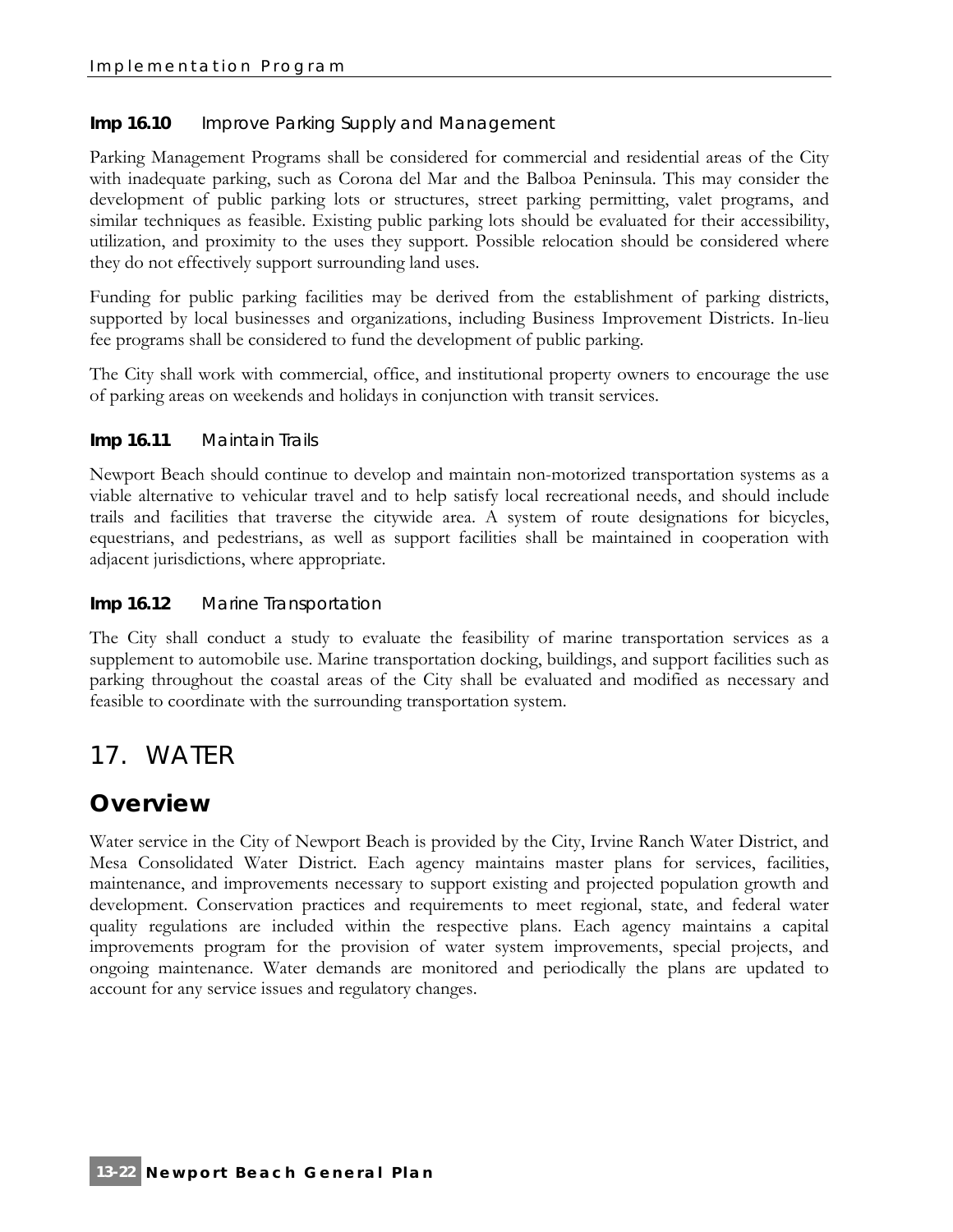### **Programs**

**Imp 17.1** Maintain and Implement Urban Water Management Plans and Encourage Conservation

Information regarding the General Plan's development capacities shall be forwarded by the City to the Irvine Ranch Water District and Mesa Consolidated Water District as the basis for their consideration of the adequacy of existing and planned improvements to meet the needs of existing and future populations. Required facility improvements shall be budgeted by each agency, including, where appropriate, the City's five year and annual Capital Improvement Programs.

Strategies to promote the conservation of water should be periodically reviewed for their effectiveness and updated in the plans to reflect best management practices. These may include tiered rates, the use of recycled water, incentives for on-site capture and retention of rainwater in private development, and comparable techniques. In addition, the water agencies should consider the potential use of alternative water sources for the water supply by implementation of advanced water treatment processes, when feasible.

# 18. SEWER

# **Overview**

Sanitation service and sewerage in the City of Newport Beach are provided by the City, Irvine Ranch Water District (IRWD), and Costa Mesa Sanitation District (CMSD). Each agency maintains master plans for services, collection and treatment facilities, maintenance, and improvements necessary to support existing and projected population growth and development. Wastewater from these service areas, as well as greater Orange County, is collected, treated, and disposed by the Orange County Sanitation District (OCSD).

# **Programs**

**Imp 18.1** Maintain and Implement Sewer Master Plan

Information regarding the General Plan's development capacities shall be forwarded to the IRWD, CMSD, and OCSD as the basis for their consideration of the adequacy of existing and planned improvements to meet the needs of existing and future populations. These master plans should review the adequacy of facilities in areas in which new growth or substantive changes in use are targeted. Required facility improvements shall be defined and budgeted by the respective agencies, including the City's five year and annual Capital Improvement Programs.

# 19. STORM DRAINAGE

# **Overview**

Storm drainage systems in the City of Newport Beach are maintained by the City, Orange County, and local community associations. In general, the County is responsible for maintaining the regional flood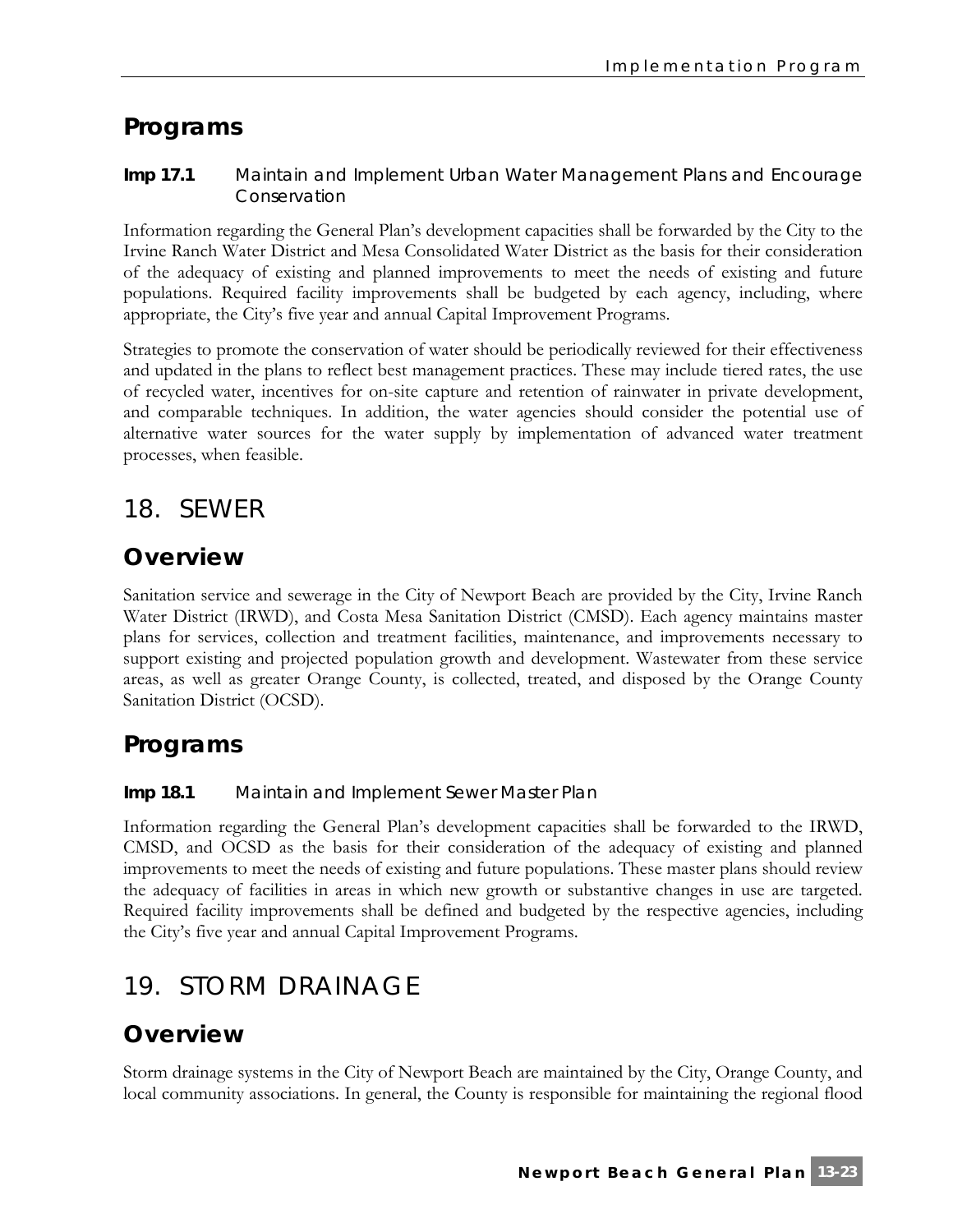control system, while the City is responsible for local improvements, excepting Newport Coast. Drainage improvements are coordinated between the City's Public Works Department and County's Public Resources and Facilities Department. Each maintains master and capital improvement plans for storm drainage improvements, special projects, and ongoing maintenance. These must also conform to regional, state, and federal regulatory requirements, including controls of the discharge from municipal storm sewer systems.

# **Programs**

#### **Imp 19.1** Maintain Storm Drainage Facilities

The City and County shall periodically review their Storm Drain Master Plans to assure that adequate facilities are provided to serve permitted development and to comply with National Pollutant Discharge Elimination System (NPDES) requirements.

# 20. PUBLIC STREETSCAPE IMPROVEMENT PLANS

### **Overview**

The City has completed streetscape improvements for Balboa Village and Corona del Mar, including street trees and plantings, medians, decorative paving materials, lighting, and benches. Specific Plans for other areas and General Plan policies provide for the implementation of additional streetscape improvements.

# **Programs**

#### **Imp 20.1** Design, Fund, and Construct Streetscape Improvements

For areas designated by the General Plan to achieve an active pedestrian environment or improvement of their image and quality, design plans and financing plans should be prepared for the appropriate streetscape improvements. These may include the Airport area's residential villages, Mariner's Mile, West Newport Mesa, and West Newport (highway), as well as a comprehensive plan for Balboa Peninsula that links its districts along Newport/Balboa Boulevard from Lido Village to Balboa Village. Where the public streetscapes are integral to new residential and mixed-use neighborhoods, their implementation shall be the responsibility of private developers, in conformance with legislative nexus requirements. For other areas, funding may be derived from fees imposed by a local business improvement district, capital improvement funds, and other sources.

#### **Imp 20.2** Design, Fund, and Construct Waterfront Promenade

The planned waterfront promenade on Newport Harbor should be designed, sources of funding identified, and constructed as feasible. Where private properties are redeveloped, promenade improvements shall be integrated with the new construction and be the responsibility of the developer.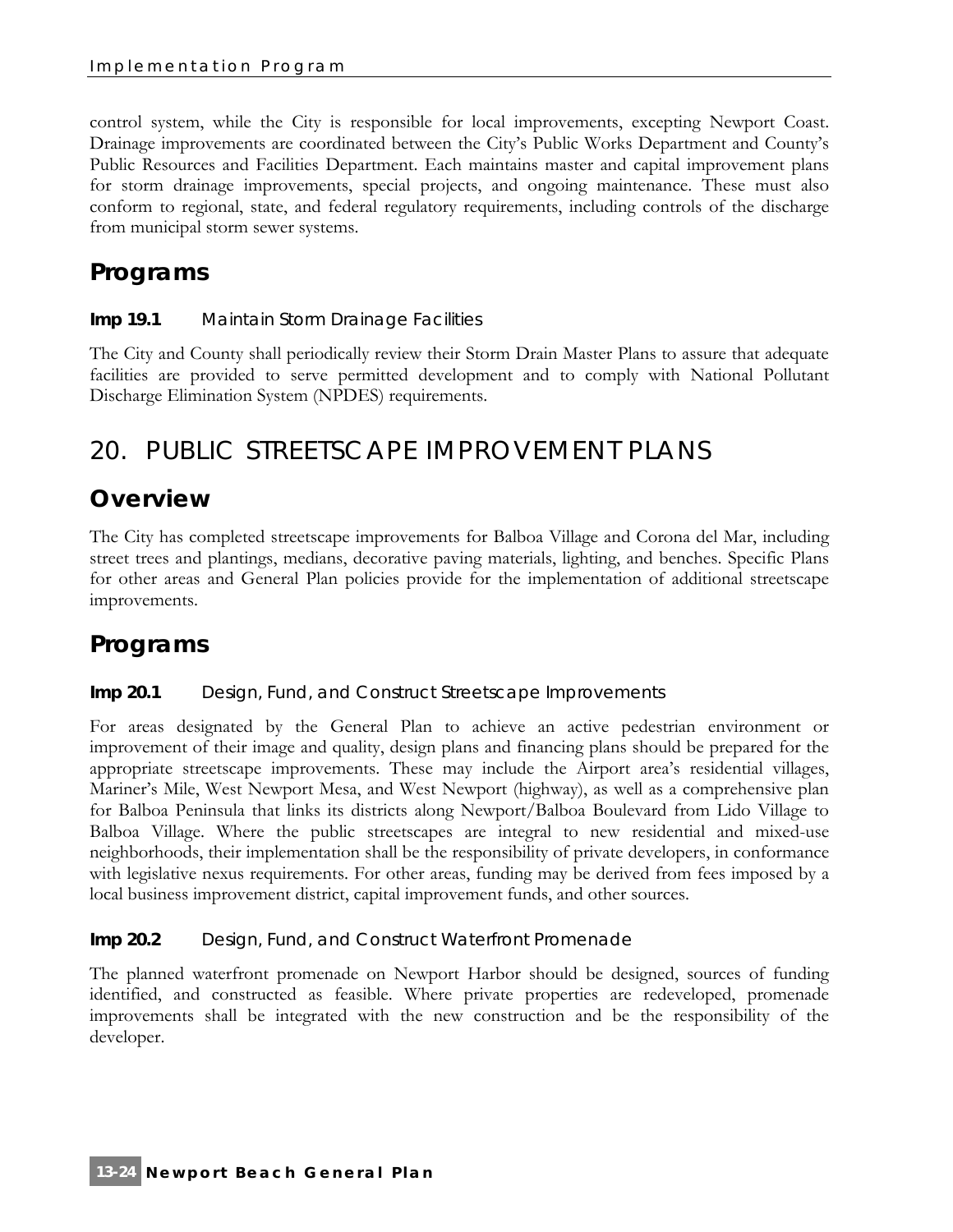**Imp 20.3** Fund and Construct Public View Sites

The City shall develop a plan for the development of public view sites and amenities specified by Policies NR 20.3 and 20.5. The location, types, and of improvements and a financing plan shall be specified, which may include such elements as observation decks or plazas, benches, markers and signage, telescopes, lighting, and landscape.

# 21. HARBOR RESOURCES PLANNING AND MANAGEMENT

# **Overview**

The City's Harbor Resources Division is responsible for tidelands administration including management of pier and mooring permits, harbor dredging, pumpout stations, Balboa and Corona Del Mar parking lots, Marine Life Refuge, Balboa Yacht Basin, harbor debris pickup, and mooring liveaboards.

### **Programs**

**Imp 21.1** Review and Update Harbor and Tidelands Improvement Plans

The Harbor Resources Division shall review its goals and policies to assure that the plans, proposed improvements, and operations for the Harbor and tidelands are consistent.

#### **Imp 21.2** Develop Harbor Area Management Plan

Develop a harbor area management plan (HAMP) that provides a comprehensive approach to the management of Newport Bay's resources, including restoration of marine habitats such as kelp beds and fisheries, and boat anchorages, marinas, and other development activities. Improvements in the Harbor shall be located and designed to facilitate boating and other coastal recreational activities, while protecting important marine habitats, prevent water pollution, maintain the Harbor's hydrologic functions, protect coastal landforms and dunes, minimize sand transport, and be compatible with adjoining residential neighborhoods. This will require coordination with the Orange County Harbors, Beaches, and Parks Department and Harbor Patrol Division and U.S. Army Corps of Engineers relative to their respective jurisdictions.

Among the improvements that shall be considered is the identification of an area that can support Harbor maintenance facilities and equipment. This shall be coordinated with the Orange County Harbor Patrol Division, California Coastal Commission, and other jurisdictional agencies. In addition, the Division shall review procedures for the transfer of mooring titles to assure their equitable use.

#### **Imp 21.3** Events Management and Programs

The City shall continue to coordinate Harbor event planning in collaboration with the Harbor Commission and Orange County Harbor Patrol. Special operating standards shall be established for the Christmas Boat Parade and other activities that are seasonal, recurring, and unique to the Harbor,

**Newport Beach General Plan 13-25**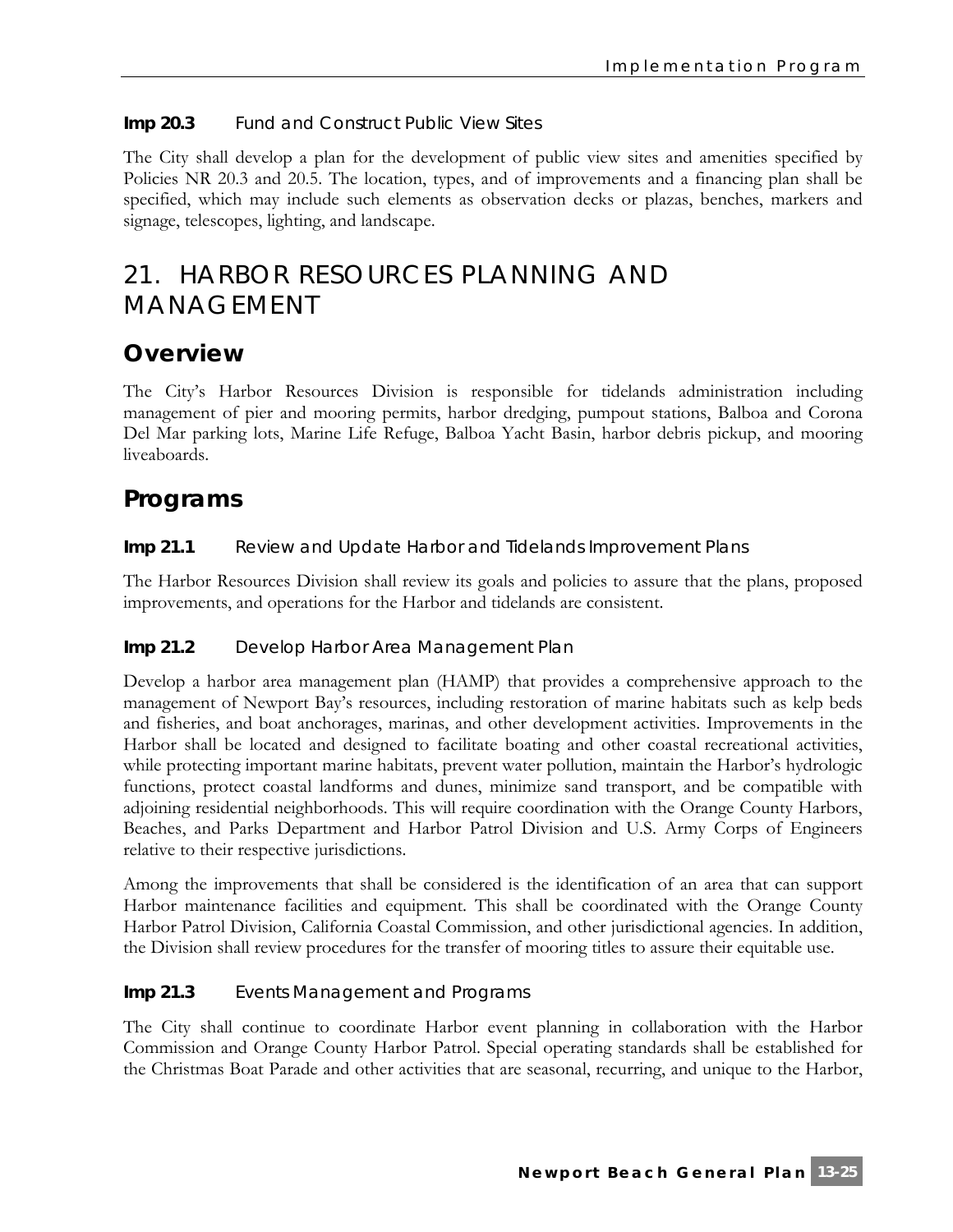but which may require special controls on access, parking, noise, and other factors to minimize impacts on residential and other users.

The City shall review the need to require vendors to provide a safety program that educates boaters and property owners on safe boating and berthing practices. The program could be integrated with permit/lease enforcement to protect the public health and safety and the rights of other users and owners/lessees.

The City shall continue to work with various community and business associations such as the Balboa Village Merchants and Owners Association, Mariner's Mile Business Owners Association, and the Newport Pier Association as well as the vessel owners/operators to provide for the parking needs of the patrons of sportfishing boats, passengers and sightseeing vessels, and boat rentals.

**Imp 21.4** Harbor Operations and Management

The City shall prepare and fund a joint City/County study that will evaluate the costs and efficiency of current services provided by the City and County in Newport Harbor and opportunities to realign these to reduce costs.

# **Public Service Facility Plans**

Agencies responsible for the provision of public services for Newport Beach's residents and businesses shall maintain plans and fund improvements to assure that they adequately meet existing and projected future needs. The Public Facilities Plans shall specify the type, amount, cost, and phasing of public improvements and facilities that will support existing land uses and growth accommodated by the updated General Plan.

# 22. POLICE AND FIRE

# **Overview**

The Newport Beach Police and Fire Departments provide public safety services to the City's residents, business, and visitors. Until such time that Banning Ranch may be annexed, police and fire services will be primarily provided by the Orange County Sheriff's Department and Orange County Fire Authority respectively, although the City will continue to provide response services through established mutual aid agreements.

# **Programs**

#### **Imp 22.1** Maintain and Enhance Police and Fire Facilities

The City of Newport Beach Police and Fire Departments shall maintain, periodically update, and implement their plans for facilities, equipment, and personnel to provide service to the community. On annexation of new areas, police and fire service responsibilities would be transferred to the City. The Police and Fire Departments shall monitor their operations, emergency response times, and number of incidents (rates of crime and fire calls) and periodically review the need to expand existing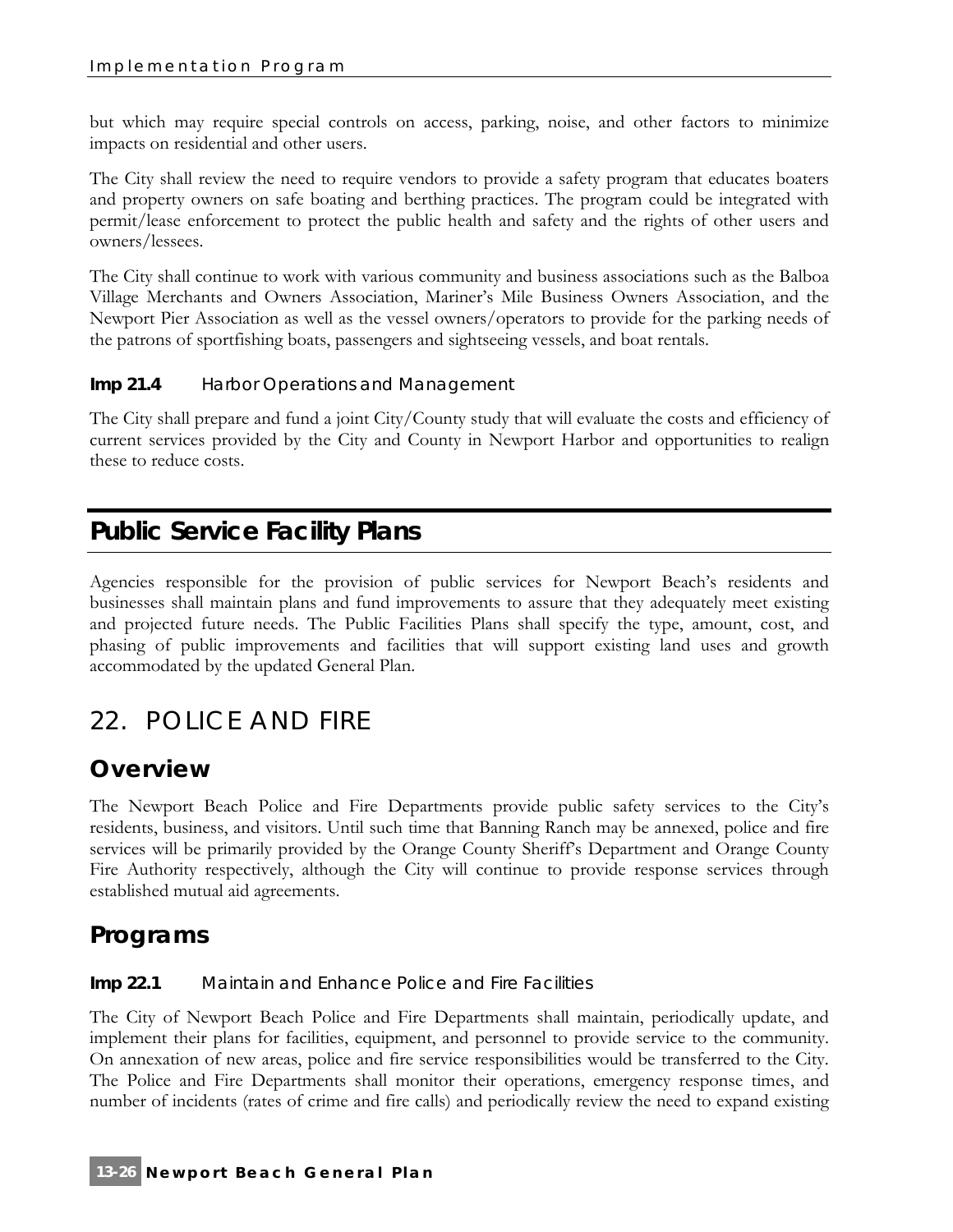and/or construct new facilities to assure an acceptable level of service. Physical improvements shall be incorporated in the City's CIP.

# 23. PARKS AND RECREATION

### **Overview**

The Newport Beach Recreation and Senior Services Department and General Services Department are responsible for the development and operation of public parks in the City of Newport Beach. These encompass parks, greenbelts, beaches, and community centers, as well as joint use of public school grounds. In addition, the county and state own and operate four recreational facilities in the City. The City collects fees and/or requires dedication of land for parks in accordance with the *Quimby*  Act, based on the standard of five acres of park for each 1,000 residents. The City oversees the development of new and improvement of existing parklands and facilities. The Recreation Element of the General Plan identifies specific needs for service areas throughout the City. Banning Ranch is the single largest property available for the development of a new park, should it be annexed to the City. In most other cases, new parklands will occur within the fabric of existing development.

# **Programs**

**Imp 23.1** Maintain and Update Parks and Recreation Facility Plans

The City shall maintain, periodically update, and implement its plans for the development, operation, programming, and maintenance of its system of parks throughout the City. Resident recreational needs should be monitored on a continuing basis to correlate these with park facilities and recreational programs.

Once each five years, the City should comprehensively review the status of its park system and assess the need for improvements, including new or renovated facilities. These shall be prioritized and a funding program defined for their implementation. Park users and the community shall be involved in identifying and prioritizing the improvements.

#### **Imp 23.2** Maintain and Improve Parks and Recreation Facilities

Through the CIP and development approval process, the City shall implement the park improvements specified by the Recreation Element. Parks should be designed in consideration of their adjoining land uses, particularly to prevent impacts on residential neighborhoods due to lighting, noise, site access, and parking and minimize lighting impacts on any adjacent habitat areas. Facilities shall be designed and properties landscaped to complement the quality of the neighborhood in which they are located. Additionally, the City shall consider assisting Orange County with the management, operation, and maintenance of Upper Newport Bay Ecological Reserve, including the Peter and Mary Muth Center.

#### **Imp 23.3** Assess Recreation Needs

Periodically, the City shall evaluate the recreation needs of Newport Beach's residents. Existing programs should be reviewed and scored according to their adequacy and programs desired by residents but not currently or inadequately provided should be identified. This may be accomplished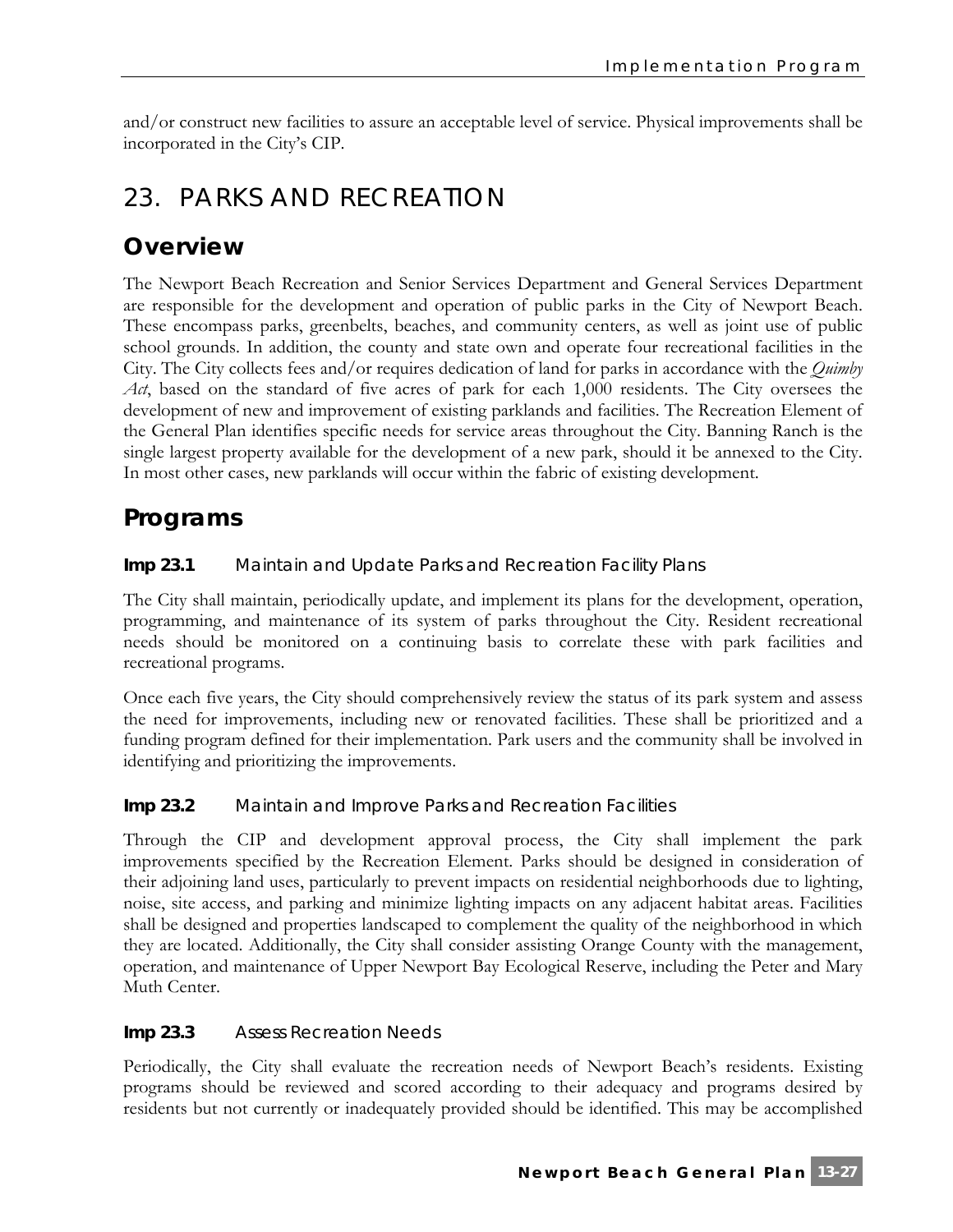through surveys of park users, homeowner organizations, and other residents. Results of the survey would be used defining future programs to be provided at local parks and beaches.

#### **Imp 23.4** Maintain Recreation Programs for Newport Beach's Residents

Recreational programs will be provided to serve the needs of Newport Beach's residents as identified by the needs assessment and prioritized by the Parks, Beaches, and Recreation Commission. Periodically the City shall review and update as necessary its fees for recreation programs to assure that they are adequate to cover ongoing costs. This may include a comparative assessment of the fees imposed by other jurisdictions.

#### **Imp 23.5** Requirements for Residential Developers

As new residential developments are approved, requirements for parkland dedication, improvements, or the provision of in-lieu fees in accordance with the park dedication (Quimby) ordinance shall continue to be implemented.

# **Public Services and Programs**

Services to support the needs of the City of Newport Beach's residents, businesses, and visitors are provided by a diversity of City departments, other public agencies, and private organizations. The following summarizes the principal programs that implement the General Plan's policies. These do not encompass all of the programs that are administered by each department or agency, which may include other activities unrelated to the Plan's policies. Inherently, the scope of these programs will change often during the General Plan's implementation due to evolving needs and available funding. The list of programs in this section should be reviewed and updated regularly.

# 24. ECONOMIC DEVELOPMENT

# **Overview**

The City of Newport Beach administers programs to promote economic activity within the City to maintain a healthy economy, provide revenue for high quality municipal services and infrastructure maintenance and improvements, and preserve the City's unique commercial villages. The City Council's policy states that these will serve the overriding purpose of protecting the quality of life of Newport Beach's residents, in recognition of the balance of economic development objectives with the protection of the environment and health and safety of the community.

Priority improvement areas include Mariner's Mile, Corona del Mar, Balboa Village, West Coast Highway, Lido Village, Cannery Village, and McFadden Square. To achieve these, Council policy established the Economic Development Committee (EDC), which places a priority on cooperative relationships with the Chambers of Commerce, Conference and Visitors Bureau, Building Industry Association, Business Improvement Districts, other business groups, and individual business and property owners.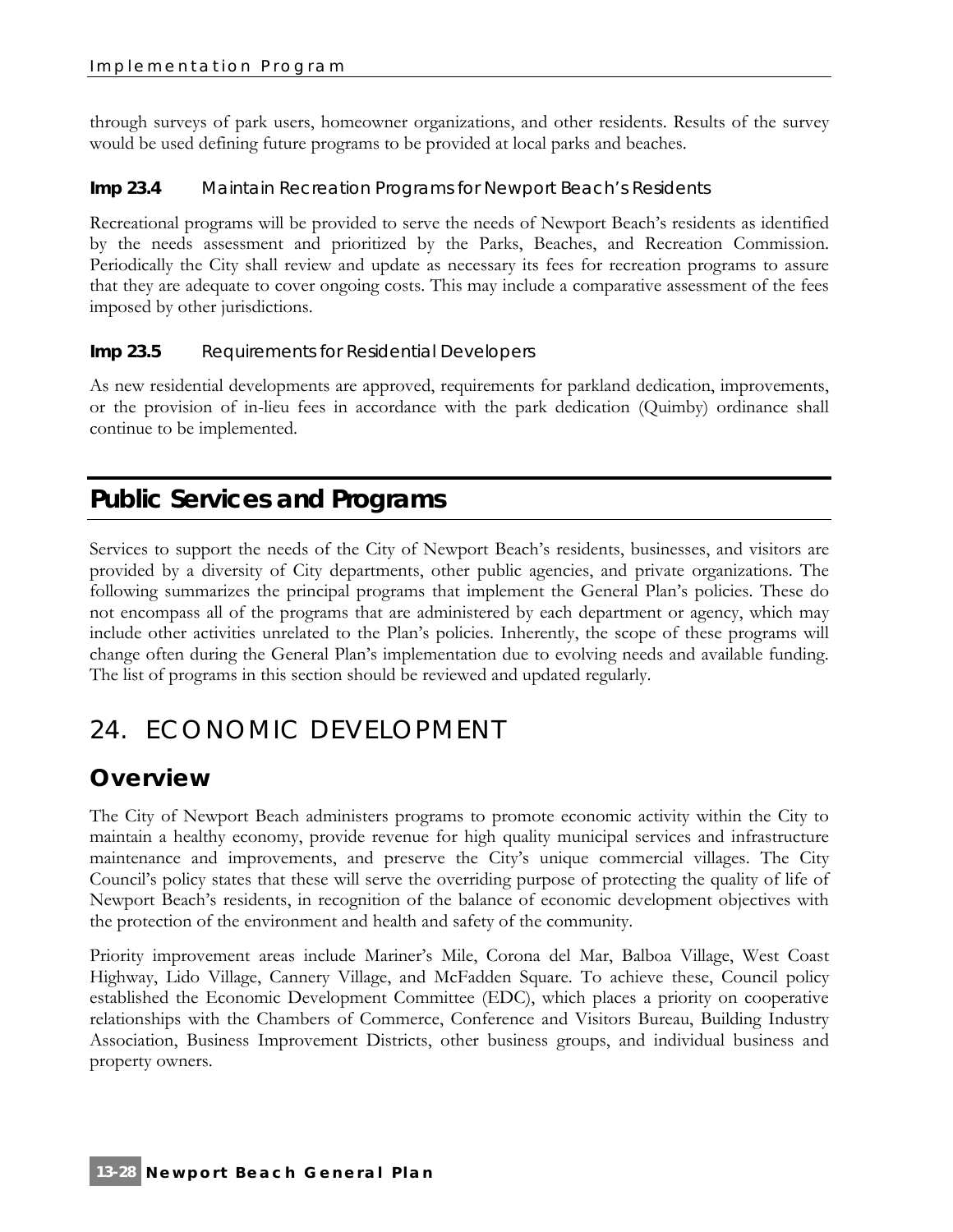# **Programs**

The economic development implementation actions below summarize the principal components of the Economic Strategic Plan prepared as a companion piece to the General Plan. The reader should refer to that document for more information.

**Imp 24.1** Adopt and Implement Strategic Plan for Fiscal and Economic Sustainability

The Economic Development Committee should complete the Strategic Plan for Economic Sustainability for City Council approval. This plan should outline the incentives to be provided and other City actions to be undertaken to implement the goals and policies of the General Plan. This plan should be dynamic and reviewed and updated annually as a part of the City budget.

# 25. HOUSING PROGRAMS

### **Overview**

Newport Beach's Planning Department administers a number of policies and programs identified in the Housing Element that promote the preservation, conservation, and improvement of housing within the community; support the development of a variety of housing for all economic segments; support the needs of special needs households and existing homeowners; preserve existing affordable housing; and support equal housing opportunities for all residents.

### **Programs**

#### **Imp 25.1** Implement Housing Element Programs

As required by state law, the Housing Element includes a five-year action plan with programs for the City to meet its goals for housing conservation, development, affordability, and access. The City shall implement these programs and update its Housing Element as required by state law.

# 26. CODE ENFORCEMENT

# **Overview**

The City of Newport Beach enforces Building and Zoning Ordinances to assure the protection and preservation of public health and safety, residential neighborhood character, and the overall quality of life for Newport Beach's residents.

# **Programs**

#### **Imp 26.1** Enforce Codes and Ordinances

Newport Beach shall continue to administer health and safety, zoning, and other codes and ordinances that implement the General Plan While enforcement procedures normally occur on a complaint basis, the City may consider the appropriateness of pro-active inspection of areas of the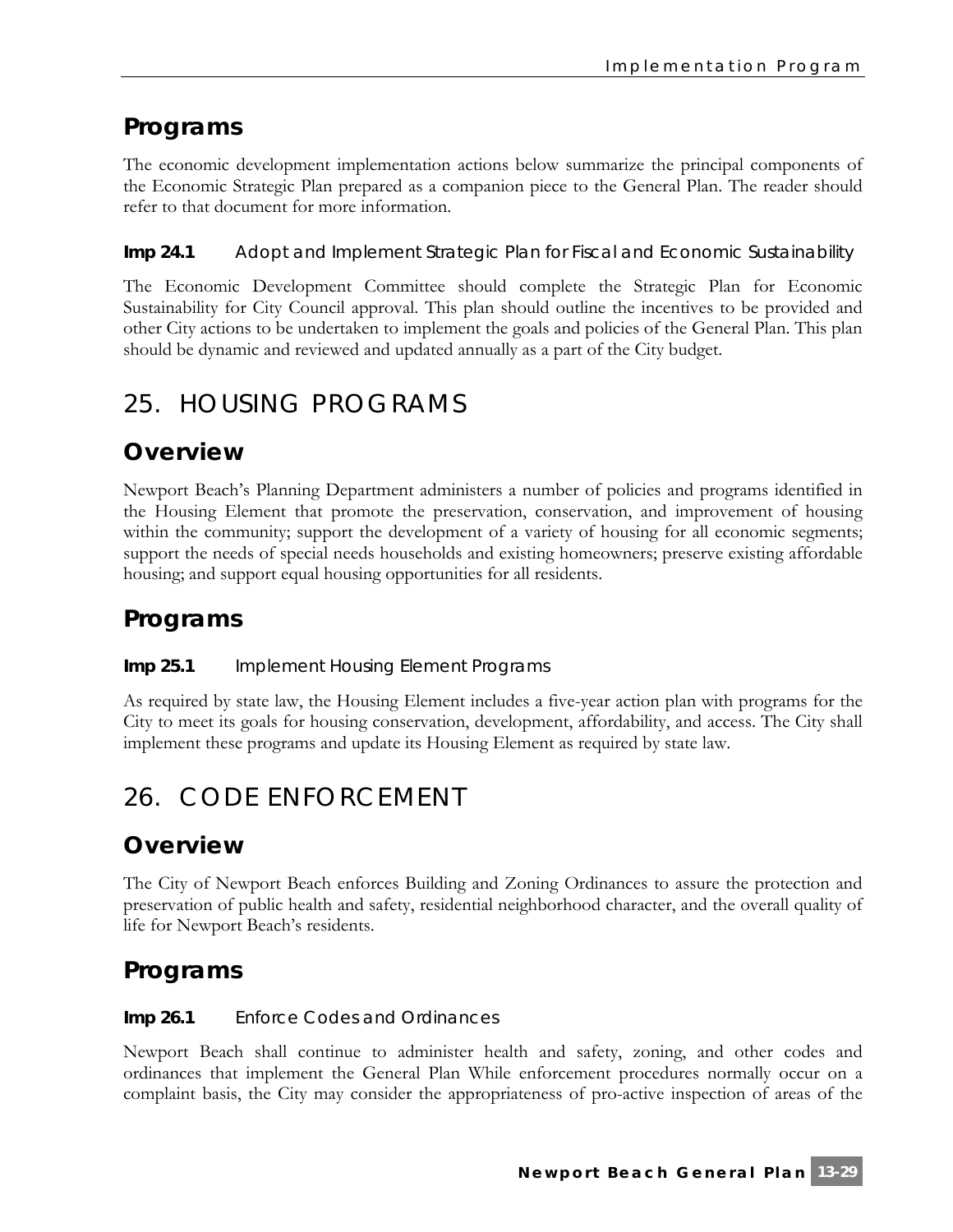City in which there has been a high frequency of prior complaints. Among the purposes for which this may be initiated by the City are the removal of illegal signs and control of retail commercial, restaurant, entertainment, and comparable uses that directly abut residential neighborhoods.

# 27. PROPERTY MAINTENANCE AND ENHANCEMENT

# **Overview**

While code enforcement is the primary tool used by the City to assure compliance of private property owners with Newport Beach's codes and regulations, there are a number of other programs directed at property maintenance and improvement.

# **Programs**

#### **Imp 27.1** Seismic Compliance

The City shall support and encourage the seismic retrofitting and strengthening of essential facilities, especially facilities that have been constructed in areas subject to ground rupture, high levels of earth shaking, and tsunami. The retrofitting of unreinforced masonry buildings during remodels to minimize damage in the event of a seismic or geologic hazard shall continue to be required.

# 28. EMERGENCY PREPAREDNESS AND RESPONSE

# **Overview**

The City of Newport Beach Police and Fire Departments maintain programs for emergency preparedness, response, and recovery.

# **Programs**

#### **Imp 28.1** Maintain Hazards Data Base

The Police and Fire Departments shall maintain data bases regarding the type and occurrence of criminal activities and natural hazards (e.g., tsunami inundation, wildfire hazards, flooding, seismic, landslide, subsidence, and other) that may impact the City as the basis for the planning of facilities, personnel assignments, and emergency response programs.

**Imp 28.2** Maintain Emergency Preparedness, Response, and Recovery Programs

The Police and Fire Department shall maintain, and periodically update, and implement their plans for emergency preparedness, response, and disaster recovery. This shall include cooperative and mutual aid agreements with adjoining jurisdictions, the County of Orange, and state and federal agencies and participation in disaster simulations.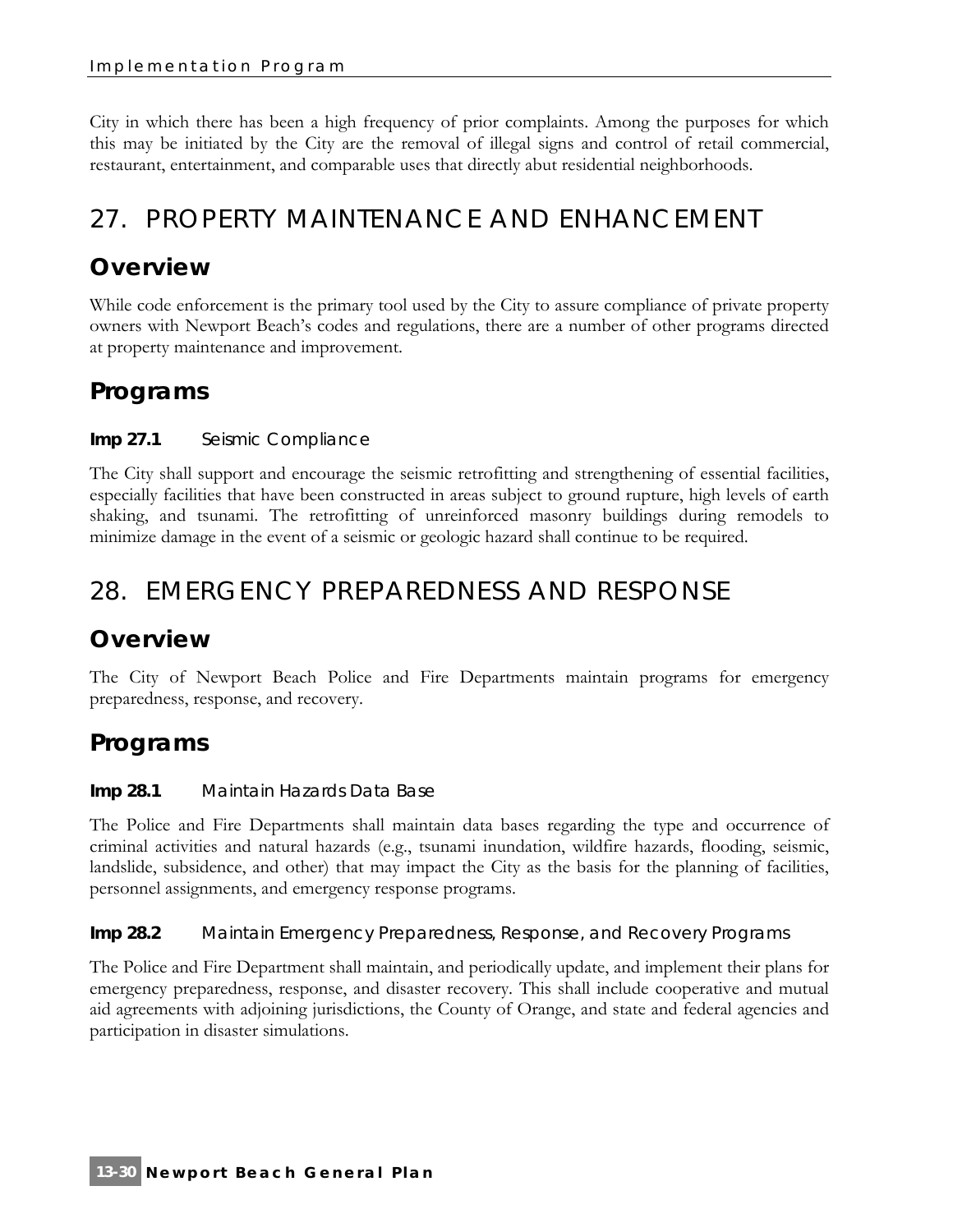# 29. COMMUNITY INVOLVEMENT

# **Overview**

Newport Beach provides opportunities for its residents and businesses to be engaged in its culture and life through education about community services, programs, and initiatives and participation in a diversity of community events. Additionally, numerous opportunities are provided for public input and advice in the City's decision-making processes through the diversity of appointed boards, commissions, and committees. Among these are the Board of Library Trustees; City Arts Commission; Civil Service Board; Parks, Beaches, and Recreation Commission; Planning Commission; Harbor Commission; Aviation Committee; Economic Development Committee; Coastal/Bay, Water Quality Citizens' Advisory Committee; Environmental Quality Affairs Citizen Advisory Committee; Newport Coast Advisory Committee; and, constituted for the purposes of the updated General Plan, the General Plan Advisory Committee. Additional committees may be formed for limited or extended time periods to address specific issues. These boards, commissions, and committees and City Council meetings provide opportunities for public input at any of their meetings, in conformance with state law.

# **Programs**

#### **Imp 29.1** Educate the Community

The City shall continue to make information available to inform residents and businesses within the City regarding its services, programs, and key community issues. Representative of the range of information that may be presented include: land use zoning and development processes; development fees; code compliance; property and building maintenance and improvement techniques; financial assistance and affordable housing programs, public transportation; ride-sharing, energy conservation methods, waste reduction and recycling programs; hazards and emergency/disaster preparedness, evacuation, and response protocols and procedures; natural resources and their value; educational and cultural events and venues; parks and recreation, health and safety, and seniors and youth programs; and access to government services and elected officials. This information may be presented in flyers and newsletters that are distributed to households in the City, on the City's Web Page, by cable television broadcasts, in workshops with homeowners associations and business organizations; and general community presentations and workshops.

#### **Imp 29.2** Support of the Arts, Culture, and Historic Resources

The City shall continue to work with the Arts Commission and local community groups and organizations to incorporate donated or privately funded arts elements and exhibits in public buildings and facilities such as City Hall and the Central Library. The City shall also work with local groups advocating for the preservation of historic sites and buildings. Procedures for the review of modification and/or demolition of these resources shall be defined.

#### **Imp 29.3** Support Community Environmental and Recreation Initiatives

The City shall support private groups' efforts to *(a)* acquire properties and their development for the Orange Coast River Park including the potential acquisition of Newport Beach's westernmost parcel, currently developed as a mobile home park, to be completely or partially re-developed as a staging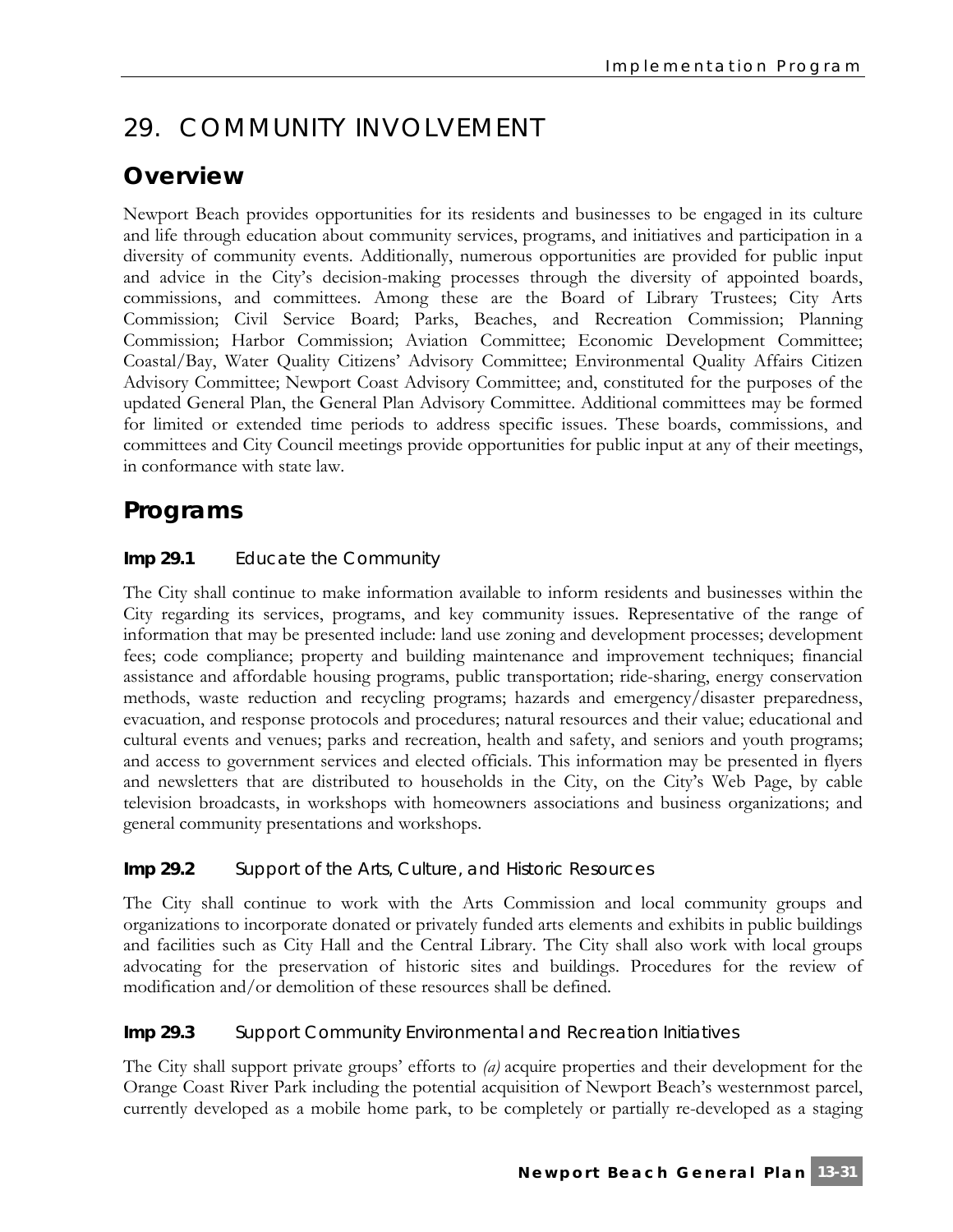area for the park; and *(b)* acquire Banning Ranch as open space and the restoration of its wetlands and habitats.

# **Financing**

The financing strategy defines the sources and uses of funds for the public improvements and services described in the Public Improvement Plans and Public Services Programs. In addition to those defined herein, any development specific plan will incorporate a detailed financing plan as stipulated by state law.

# 30. MUNICIPAL BUDGETING

# **Overview**

The General Fund is the portion of Newport Beach's operating budget that funds the majority of City services. This fund is used to account for fiscal resources which are dedicated to the general government operations of the City. Examples of the services funded by the General Fund include Police and Fire Services; Refuse Collection; Public Library; Recreation Programs; much of the City's expenditures on street maintenance; Planning and Building, and Engineering services; as well as the general administration of the City. In addition, many Capital Improvements are funded by the General Fund.

The General Fund and its activities are primarily supported by property, sales, and transient occupancy taxes. In addition, the other revenue sources supporting General Fund activities include: Licenses, Fees and Permits; Intergovernmental Revenues; Charges for Services; Fines, Forfeitures and Penalties; Revenue from the Use of Money and Property; Contributions; and Other Miscellaneous Revenue. By far, the City's largest revenue source is property taxes. The second largest single revenue source is Sales Tax, followed by Transient Occupancy Tax.

### **Programs**

#### **Imp 30.1** Maintain Annual Budgets for City Services and Improvements

The City shall annually budget for the provision of services to Newport Beach's residents and businesses. This shall define their costs, sources of revenue, and estimates of revenues to be received including any necessary changes in fees. As part of the budget, the City will adopt a Capital Improvement Plan (CIP) that provides funds for capital facilities including arterial highways; local streets; storm drains, bay and beach improvements; park and facility improvements; water and wastewater system improvements; and planning programs.

#### **Imp 30.2** Administer Impact and User Fees

#### **a. Development Impact Fees**

The City imposes fees on development projects to provide revenue for required supporting public infrastructure and services, and mitigation of transportation, environmental and other impacts in